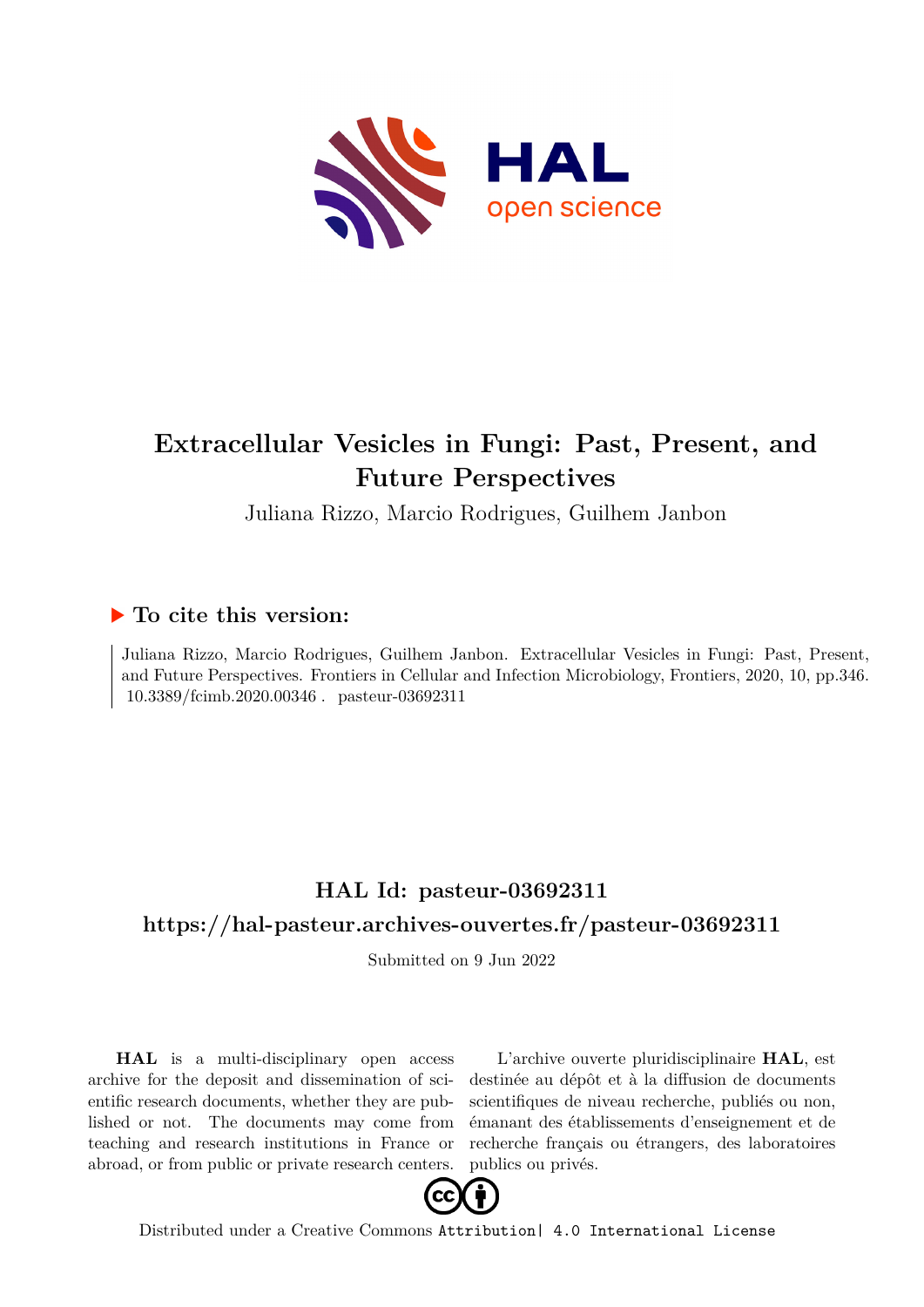

# [Extracellular Vesicles in Fungi: Past,](https://www.frontiersin.org/articles/10.3389/fcimb.2020.00346/full) Present, and Future Perspectives

#### [Juliana Rizzo](http://loop.frontiersin.org/people/964140/overview) <sup>1\*</sup>, [Marcio L. Rodrigues](http://loop.frontiersin.org/people/987167/overview)<sup>2,3</sup> and [Guilhem Janbon](http://loop.frontiersin.org/people/580042/overview) <sup>1</sup>

<sup>1</sup> Unité Biologie des ARN des Pathogènes Fongiques, Département de Mycologie, Institut Pasteur, Paris, France, <sup>2</sup> Instituto Carlos Chagas, Fundação Oswaldo Cruz, Curitiba, Brazil, <sup>3</sup> Instituto de Microbiologia Paulo de Góes, Universidade Federal Do Rio de Janeiro (UFRJ), Rio de Janeiro, Brazil

Extracellular vesicles (EVs) have garnered much interest in the cell biology and biomedical research fields. Many studies have reported the existence of EVs in all types of living cells, including in fifteen different fungal genera. EVs play diverse biological roles, from the regulation of physiological events and response to specific environmental conditions to the mediation of highly complex interkingdom communications. This review will provide a historical perspective on EVs produced by fungi and an overview of the recent discoveries in the field. We will also review the current knowledge about EV biogenesis and cargo, their role in cell-to-cell interactions, and methods of EV analysis. Finally, we will discuss the perspectives of EVs as vehicles for the delivery of biologically active molecules.

#### **OPEN ACCESS**

Edited by:

Neta Regev-Rudzki, Weizmann Institute of Science, Israel

#### Reviewed by:

Ewa Bielska, University of Dundee, United Kingdom Marilyn Anderson, La Trobe University, Australia

\*Correspondence:

Juliana Rizzo [juliana.rizzob@gmail.com;](mailto:juliana.rizzob@gmail.com) [jrizzoba@pasteur.fr](mailto:jrizzoba@pasteur.fr)

#### Specialty section:

This article was submitted to Fungal Pathogenesis, a section of the journal Frontiers in Cellular and Infection **Microbiology** 

> Received: 01 May 2020 Accepted: 05 June 2020 Published: 15 July 2020

#### Citation:

Rizzo J, Rodrigues ML and Janbon G (2020) Extracellular Vesicles in Fungi: Past, Present, and Future Perspectives. Front. Cell. Infect. Microbiol. 10:346. doi: [10.3389/fcimb.2020.00346](https://doi.org/10.3389/fcimb.2020.00346) Keywords: extracellular vesicles, fungal infections, fungal physiology, intercellular communication, pathogenesis

## INTRODUCTION

Extracellular vesicles (EVs) is a general term used to describe cell-derived double-layer phospholipid membrane particles that reach the extracellular environment [\(van Niel et al., 2018\)](#page-12-0). These membranous particles are released by cells in all the three domains of life [\(Gill et al., 2019\)](#page-10-0), and many studies have highlighted their relevance in diverse biological contexts [\(Maas et al., 2017;](#page-11-0) [van Niel et al., 2018;](#page-12-0) [Bielska and May, 2019;](#page-9-0) [Rybak and Robatzek, 2019;](#page-12-1) [Palacios et al., 2020\)](#page-11-1). EVs are heterogeneous in biogenesis pathways, size, cargo, membrane composition, and biological functions. They participate in many cellular physiological events, including disease development in humans and animals [\(Shah et al., 2018;](#page-12-2) [Xu et al., 2018\)](#page-12-3). The recent advances in this still emerging field have contributed to the construction of solid knowledge that is rapidly evolving to the formulation of applied tools, including drug delivery systems and vaccine prototypes.

Based on their biosynthetic pathways, mammalian EVs are usually categorized in two broad classes: microvesicles (also called ectosomes or microparticles) and exosomes [\(van Niel et al.,](#page-12-0) [2018;](#page-12-0) [Latifkar et al., 2019;](#page-10-1) [Mathieu et al., 2019\)](#page-11-2). Microvesicles are generally larger vesicles, from 50 nm to 2,000 nm in diameter, that are formed by the direct outward budding of the plasma membrane. Exosomes are smaller EVs ranging from 30 to 150 nm in diameter that are produced by the endosomal pathway. The biogenesis of exosomes starts when endosomes maturate to form multivesicular bodies (MVBs). These structures fuse with the plasma membrane and release their luminal vesicles to the outer space [\(van Niel et al., 2018;](#page-12-0) [Latifkar et al., 2019\)](#page-10-1). The exosome population is apparently more complex than initially thought. Recently, by employing an asymmetric-flow field-flow fractionation analysis of melanoma-derived exosomes, two exosome subpopulations were identified, including a large subset ranging from 90 to 120 nm, and a small subset from 60 to 80 nm [\(Zhang et al., 2018\)](#page-13-0). These subsets of nanoparticles were shown to be packed with different cargo, highlighting the diversity of particles secreted by living cells and opening new questions on their biogenesis and functions [\(Zhang et al., 2018;](#page-13-0) [Mathieu et al., 2019\)](#page-11-2).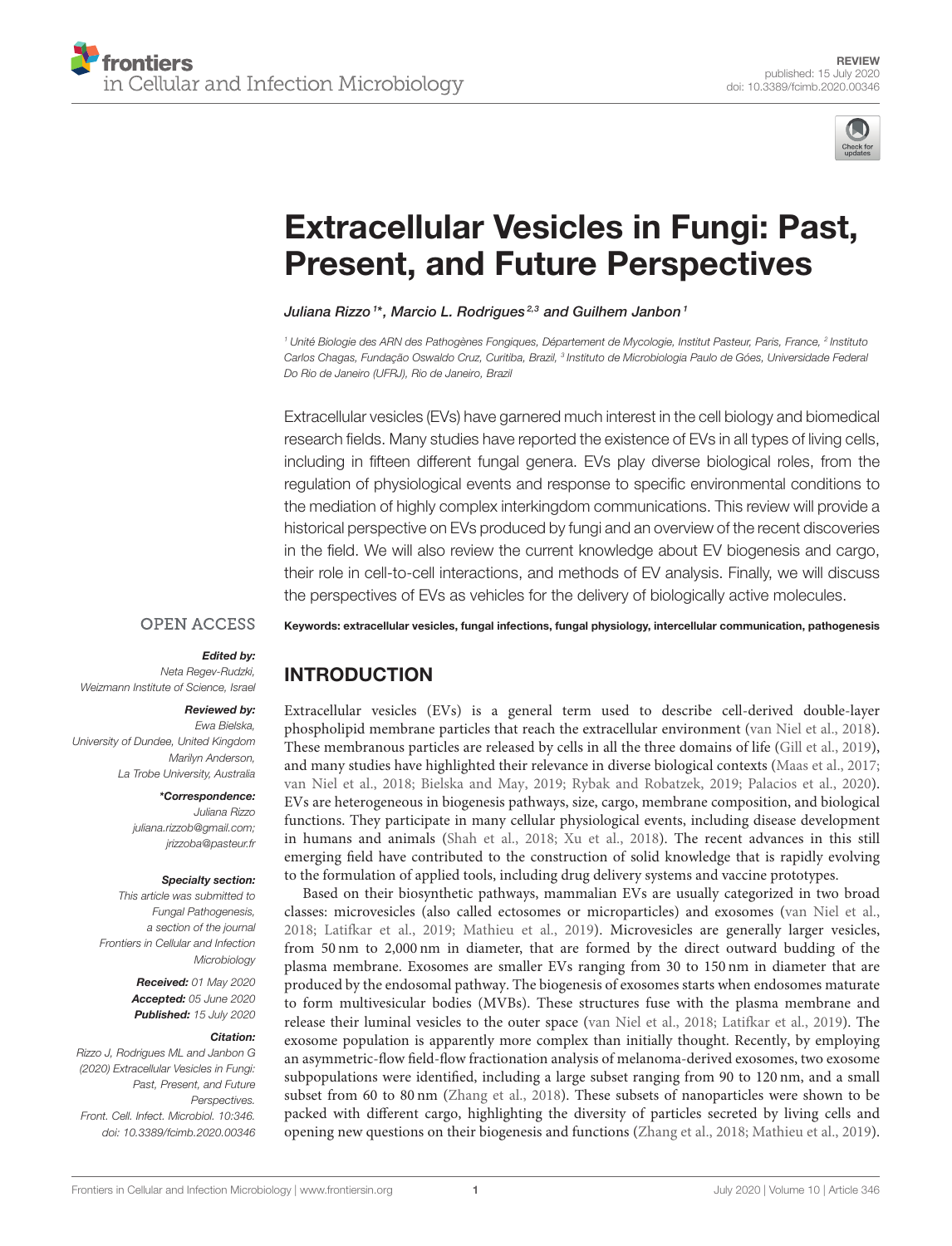In fungi, since their first description in 2007 [\(Rodrigues et al.,](#page-12-4) [2007\)](#page-12-4), EVs have been identified in twenty different species, comprising yeast and filamentous fungi. Despite the increasing number of studies on EVs, we still have limited information on their structural properties, biogenesis, and functional outcomes. In this review, we will discuss early reports suggesting the existence of fungal EVs. We will then move our discussion to recent insights, technical hurdles, and the relevance of EVs for fungal biology and intercellular communication during interaction with different host cells.

#### EXTRACELLULAR VESICLES IN FUNGI: HISTORICAL ASPECTS AND OVERVIEW OF RECENT DISCOVERIES

Studies in the early 1970s suggested the existence of fungal EVs in different models. In 1972, Gibson & Peberdy analyzed the ultrastructure of Aspergillus nidulans protoplasts and described a "region of protoplast plasmalemma exhibiting outpushing," which lead to the production of outer membranous particles, once called "subprotoplasts" [\(Gibson and Peberdy,](#page-10-2) [1972\)](#page-10-2). Another example of microscopical evidence of the existence of fungal EVs was provided in 1973 by Takeo and collaborators [\(Takeo et al., 1973\)](#page-12-5). They reported the presence of "spherical invaginations which secrete the vesicles outside the cell membrane" in Cryptococcus neoformans [\(Takeo et al., 1973\)](#page-12-5). In 1977, "extracellular vesicles" was used for the first time in the fungal literature by Chigaleichik and colleagues during the analysis of extracellular lipid structures of Candida tropicalis cultivated in the presence of n-alkanes [\(Chigaleichik et al., 1977\)](#page-9-1).

In 1990, "membrane-bound vesicles which traverse the wall through specialized pimple structures" were reported in Candida albicans [\(Anderson et al., 1990\)](#page-9-2). Eight years later, studies on the cell wall dynamics of Schizosaccharomyces pombe demonstrated that protoplasts under cell wall regeneration manifested an increased number of secretory vesicles, including vesicle-like particles in the outer space [\(Osumi, 1998\)](#page-11-3). In the same study, particles at the C. albicans cell surface, at that time called "warty projections," were also reported [\(Osumi, 1998\)](#page-11-3). In 2000, membrane formations across the periplasmic space, linking the plasma membrane to the inner face of the cell wall, were reported in C. neoformans, suggesting the occurrence of vesicular traffic across the fungal cell wall [\(Rodrigues et al., 2000\)](#page-12-6). Noteworthy, it is very likely that other reports similarly suggested vesicle-like particles in the outer space of fungi, but to our knowledge, these studies compose the first set of experimental evidence suggesting the existence of fungal EVs.

The first study directly focusing on fungal EVs was published in 2007 in C. neoformans. Fungal EVs were proposed to be the vehicles for polysaccharide export across the fungal cell wall [\(Rodrigues et al., 2007\)](#page-12-4). Many subsequent studies demonstrated EV production in yeast forms of C. gattii, Histoplasma capsulatum, C. albicans, C. parapsilosis, Sporothrix schenckii, S. brasiliensis, Paracoccidioides brasiliensis, P. lutzii, Malassezia sympodialis, Saccharomyces cerevisiae, Pichia fermentans, and Exophiala dermatitidis [\(Albuquerque et al., 2008;](#page-9-3) Gehrmann et al., [2011;](#page-10-3) [Vallejo et al., 2011;](#page-12-7) [Vargas et al., 2015;](#page-12-8) [Leone](#page-11-4) et al., [2017;](#page-11-4) [Bielska et al., 2018;](#page-9-4) [Ikeda et al., 2018;](#page-10-4) [Peres Da Silva](#page-11-5) et al., [2019;](#page-11-5) [Lavrin et al., 2020\)](#page-10-5).

Compared to yeasts, little is known about EVs in filamentous fungi. However, their presence has been described in different species, including Trichoderma reesei, a fungus involved in lignocellulosic degradation [\(de Paula et al., 2019\)](#page-10-6), in the phytopathogens Alternaria infectoria [\(Silva et al., 2014\)](#page-12-9) and Fusarium oxysporum f. sp. vasinfectum [\(Bleackley et al., 2019b\)](#page-9-5), and in the dermatophyte Trichophyton interdigitale (Bitencourt et al., [2018\)](#page-9-6). In human filamentous pathogens, EVs have been described in the emerging pathogen Rhizopus delemar [\(Liu et al.,](#page-11-6) [2018\)](#page-11-6) and in the major common causative agents of invasive aspergillosis, A. fumigatus and A. flavus [\(Souza et al., 2019;](#page-12-10) Brauer et al., [2020;](#page-9-7) [Rizzo et al., 2020\)](#page-11-7). A timeline pointing point out the historical aspects and the recent discoveries of fungal EVs is presented in **[Figure 1](#page-3-0)**.

#### BIOGENESIS, SELECTION OF CARGO AND RELEASE OF EVs IN FUNGI

The processes regulating fungal EV biogenesis and the specificity of cargo remain unresolved, and most of our hypotheses come from mammalian studies. Fungal EVs are carriers of proteins, lipids, nucleic acids, polysaccharides, toxins, allergens, pigments, and even prions, as recently reviewed [\(Bleackley et al., 2019a;](#page-9-8) [De Toledo Martins et al., 2019\)](#page-10-7). Many of these molecules are associated with fungal physiological aspects, such as metabolism and cell wall biogenesis, but also with stress responses, antifungal resistance and pathogenesis [\(Rodrigues et al., 2007,](#page-12-4) [2008;](#page-12-11) [Albuquerque et al., 2008;](#page-9-3) [Eisenman et al., 2009;](#page-10-8) [Vallejo et al.,](#page-12-12) [2012a](#page-12-12)[,b;](#page-12-13) [Gil-Bona et al., 2015;](#page-10-9) [Kabani and Melki, 2015;](#page-10-10) Peres Da Silva et al., [2015b;](#page-11-8) [Vargas et al., 2015;](#page-12-8) [Zarnowski et al., 2018;](#page-13-1) Alves et al., [2019;](#page-9-9) [Zhao et al., 2019\)](#page-13-2).

By analogy with metazoan counterparts, it has been suggested that the release of fungal EVs and selection of cargo can require diverse secretory routes, including regulators of conventional and unconventional secretory pathways [\(Oliveira et al., 2013;](#page-11-9) Bielska and May, [2019;](#page-9-0) [Silva et al., 2019\)](#page-12-14). Among the conventional secretory regulators, the Sec6 protein, involved in the exocytosis of post-Golgi secretory vesicles to the plasma membrane, was reported to be associated with EV release in C. neoformans. A reduction of EV release level in a sec6 mutant strain was associated with the impaired secretion of virulence-associated molecules [\(Panepinto et al., 2009\)](#page-11-10). Additionally, mutation of SEC4, which encodes a Rab family GTPase; essential for vesicle-mediated exocytic secretion and autophagy, altered EV composition and the kinetics of extracellular release in S. cerevisiae [\(Oliveira et al., 2010b\)](#page-11-11). The Sec1 protein, which is involved in the fusion of Golgi-derived exocytic vesicles with the plasma membrane, also participated in EV composition, but SEC1 deletion did not affect EV release [\(Oliveira et al., 2010b\)](#page-11-11). These studies suggest a key role for the Golgi-derived secretory pathway in the vesicular trans-cell wall traffic.

Among the regulators of unconventional secretion, Oliveira and collaborators suggested that the Golgi reassembly stacking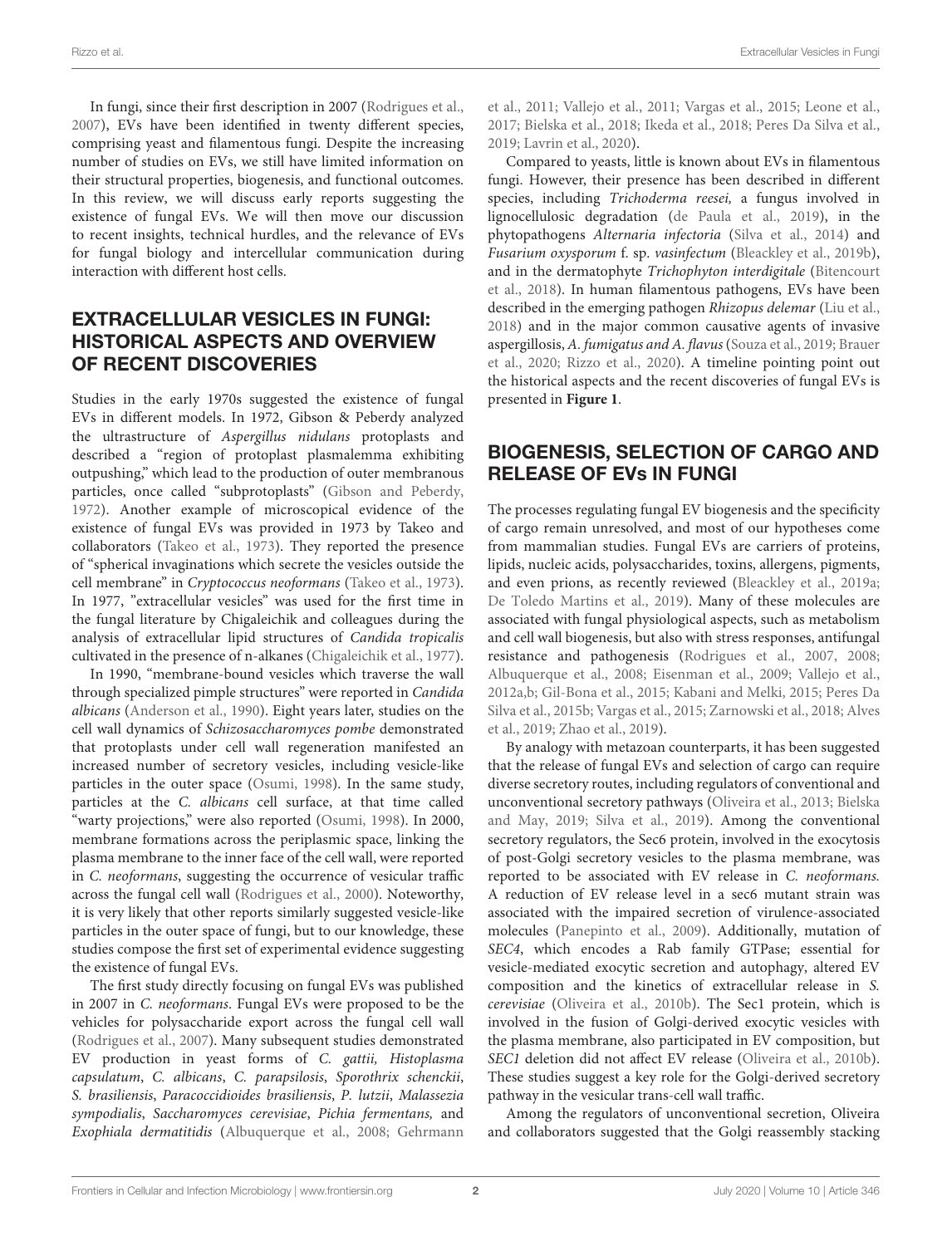

<span id="page-3-0"></span>FIGURE 1 | Timeline showing early evidence and recent discoveries in the field of fungal EVs. The studies in gray represent early suggestions of fungal EVs. The dashed line represents the first direct description of fungal EVs, in the C. neoformans model. The studies in blue illustrate the initial characterization of EVs in the twenty different fungal species, and those in black represent compositional, methodological, or functional discoveries regarding fungal EVs.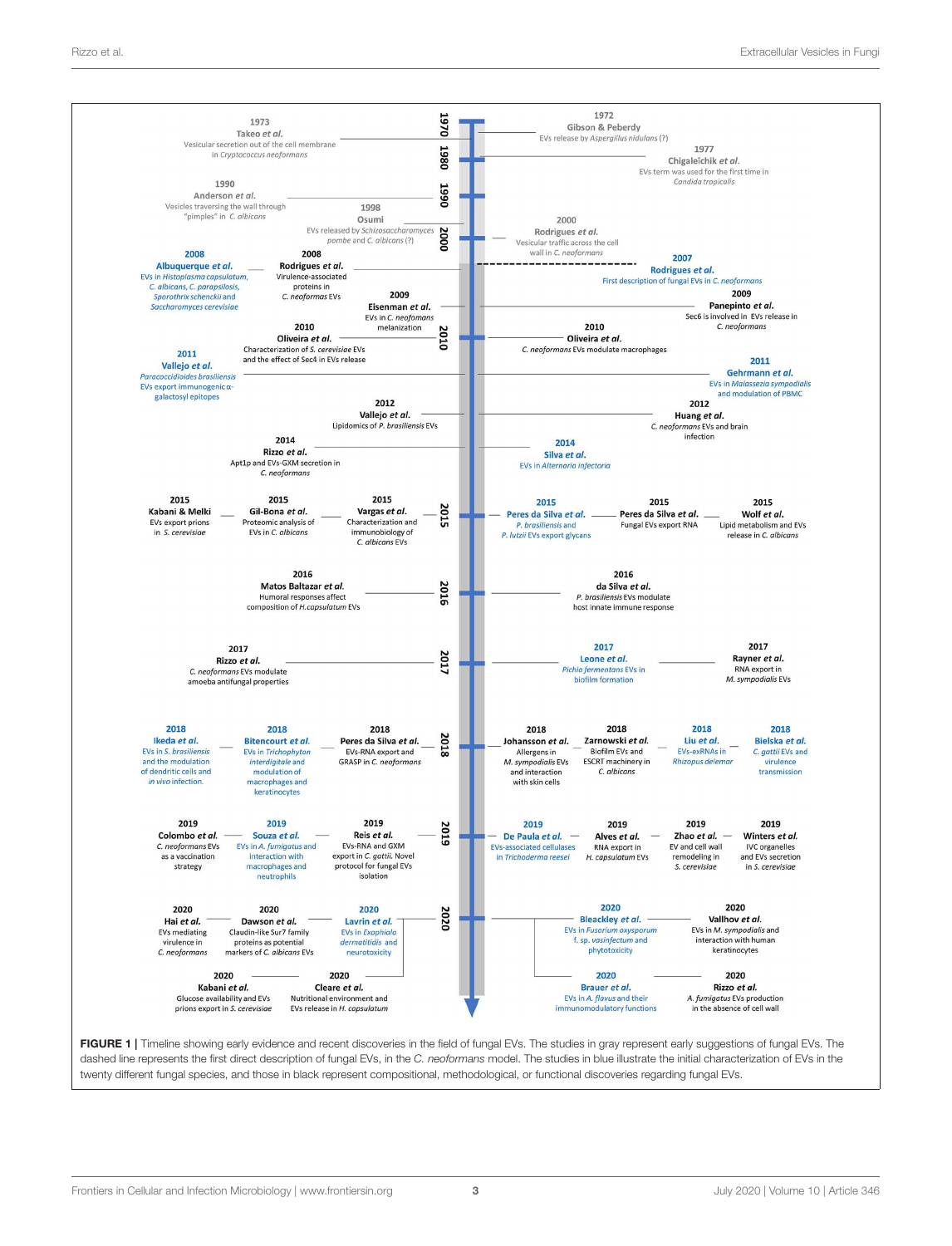protein (GRASP) was involved in EV release in S. cerevisiae [\(Oliveira et al., 2010b\)](#page-11-11). GRASP was recently shown to participate in EV-mediated export of mRNA in C. neoformans (Peres Da Silva et al., [2018\)](#page-11-12) and is an important regulator of C. neoformans virulence [\(Kmetzsch et al., 2011\)](#page-10-11). In addition to GRASP, members of the Endosomal Sorting Complex Required for Transport (ESCRT) machinery involved in the formation and functionality of MVBs, such as the Snf7 and Vps23 proteins, affected EV protein profile in S. cerevisiae [\(Oliveira et al., 2010b\)](#page-11-11).

It was also demonstrated by Zhao and colleagues in S. cerevisiae, that mutation of the VPS2, VPS23, and VPS36 genes, which encode components of the ESCRT machinery, affected EV proteomic profile and EV abundance [\(Zhao et al.,](#page-13-2) [2019\)](#page-13-2). EVs produced by ESCRT mutants showed enrichment in cell wall remodeling enzymes, including the glucan synthase subunit Fks1 and the chitin synthase Chs1 [\(Zhao et al.,](#page-13-2) [2019\)](#page-13-2). Similar results were obtained in C. albicans, in which mutations in the subunits of the ESCRT machinery resulted in decreased EV production, in comparison with wild-type strains [\(Zarnowski et al., 2018\)](#page-13-1). It was recently shown that the lack of another protein of ESCRT complex, Vps27, resulted in the accumulation of MVB structures and release of enlarged EVs in C. neoformans. This phenotype was associated with an impaired laccase trafficking to the cell wall (Park et al., [2020\)](#page-11-13). Since EVs were already reported to contain laccase [\(Rodrigues et al., 2008\)](#page-12-11), this result provides further insights into laccase-associated EV transport and virulence in C. neoformans.

Additional mutations have been shown to affect EVs production or cargo composition, although it remains to be known whether these phenotypes are their direct or indirect consequences of these mutations. For instance, the deletion of the lipid flippase encoding gene APT1 has been reported to alter EV size, EV-mediated secretion of the major capsular polysaccharide, glucuronoxylomannan (GXM), as well as virulence in C. neoformans [\(Rizzo et al., 2014\)](#page-11-14). In C. gattii, the deletion of AIM25 encoding a putative lipid scramblase was reported to result in the production of larger EVs and with altered RNA content, despite the normal EV-associated GXM content [\(Reis et al.,](#page-11-15) [2019\)](#page-11-15). These data suggest that lipid transporters, and perhaps other regulators of lipid metabolism, could play an important role in biogenesis and cargo selection of fungal EVs. Indeed, lipid biosynthetic genes such as the phosphatidylserine decarboxylase encoding genes (PSD1 and PSD2) in C. albicans were reported to influence EV size and protein composition, suggesting an association between lipid metabolism and composition of EVs [\(Wolf et al., 2015\)](#page-12-15).

It has also been suggested that other regulators of fungal cell physiology could play a role in the release of EVs. For instance, a C. neoformans mutant lacking a putative  $G_1/S$  cyclin gene had increased production of EVs [\(Garcia-Rodas et al.,](#page-10-12) [2014\)](#page-10-12). Chitin synthase genes (CHS) were also suggested to play a role in vesicular release, as inferred from the observation that the deletion of chitin synthases genes in C. neoformans resulted in a significantly reduced release of EVs [\(Rodrigues et al.,](#page-11-16) [2018\)](#page-11-16). Recently, it was also shown that S. cerevisiae cytoplasmic organelles, called intracellular vesicle clusters (IVCs), serve as sites for the synthesis and selection of EV-associated proteins tagged for secretion [\(Winters et al., 2020\)](#page-12-16).

Although the studies above provided relevant information on potential mechanisms of EV production in fungi, the key genetics and transcriptional networks, and eventually the posttranslational processes underlying fungal EV production and selection of cargo, are unknown. EV release is influenced by fungal lifestyle and modulated by environmental or host-posed conditions [\(Eisenman et al., 2009;](#page-10-8) [Matos Baltazar et al., 2016;](#page-11-17) [Baltazar et al., 2018;](#page-9-10) [Zarnowski et al., 2018\)](#page-13-1). Additionally, externally added compounds such as EDTA, molecules produced by mammalian cells, such as Galectin-3 (Gal-3) or serum albumin, were reported to reduce vesicular release, or lead to EV disruption [\(Robertson et al., 2012;](#page-11-18) [Wolf et al., 2012;](#page-12-17) [Almeida et al., 2017\)](#page-9-11). These studies highlight the complex mechanisms associated with EV formation and release, including their extracellular stability.

#### EVs AND CELL WALL CROSSING

The presence of a thick cell wall was historically considered as a barrier for the outward transition and release of membranederived vesicles, as recently discussed [\(Coelho and Casadevall,](#page-10-13) [2019\)](#page-10-13). This view contrasts with early studies demonstrating that the fungal cell wall contains several major lipids, which could be components of transitory membrane structures associated with trans-cell traffic [\(Kanetsuna et al., 1969;](#page-10-14) [Domer, 1971;](#page-10-15) [Cox and Best, 1972\)](#page-10-16). The idea of the cell wall as a friendly environment for lipids was consolidated by numerous reports on membranous structures in association with the cell wall and in culture supernatants. Consequently, several hypotheses have been proposed to understand how the cell wall structure is compatible with the transit of lipid membranes. There are three non-mutually exclusive hypotheses that related to this point. First, vesicles could move across the cell wall through a guide channel. Second, cell wall remodeling enzymes could generate areas facilitating EV transit. Finally, turgor pressure could force vesicles to pass through cell wall pores [\(Wolf and Casadevall,](#page-12-18) [2014;](#page-12-18) [Brown et al., 2015\)](#page-9-12).

In C. neoformans, Wolf and collaborators used electron microscopy techniques to identify single and multiple vesiclelike particles directly in the cell wall, without any apparent trans-cell wall channel or changes in vesicle surroundings, which argues against the presence of channels for vesicle release in fungi [\(Wolf et al., 2014\)](#page-12-19). It was also demonstrated that liposomes containing amphotericin B (AmBisome) ranging from 60 to 80 nm in diameter crossed the fungal cell wall from outside to the intracellular space and reached the plasma membrane in their intact form, even though the predicted porosity of the cell wall was too small (pore size around 5.8 nm) to allow their transit [\(Walker et al., 2018\)](#page-12-20). After these observations, Walker and colleagues described yeast cell walls as viscoelastic structures, permeable to membranous particles.

Recently, it was also shown that EVs from S. cerevisiae contain cell wall-related proteins, including enzymes that participate in the degradation and reorganization of polysaccharides,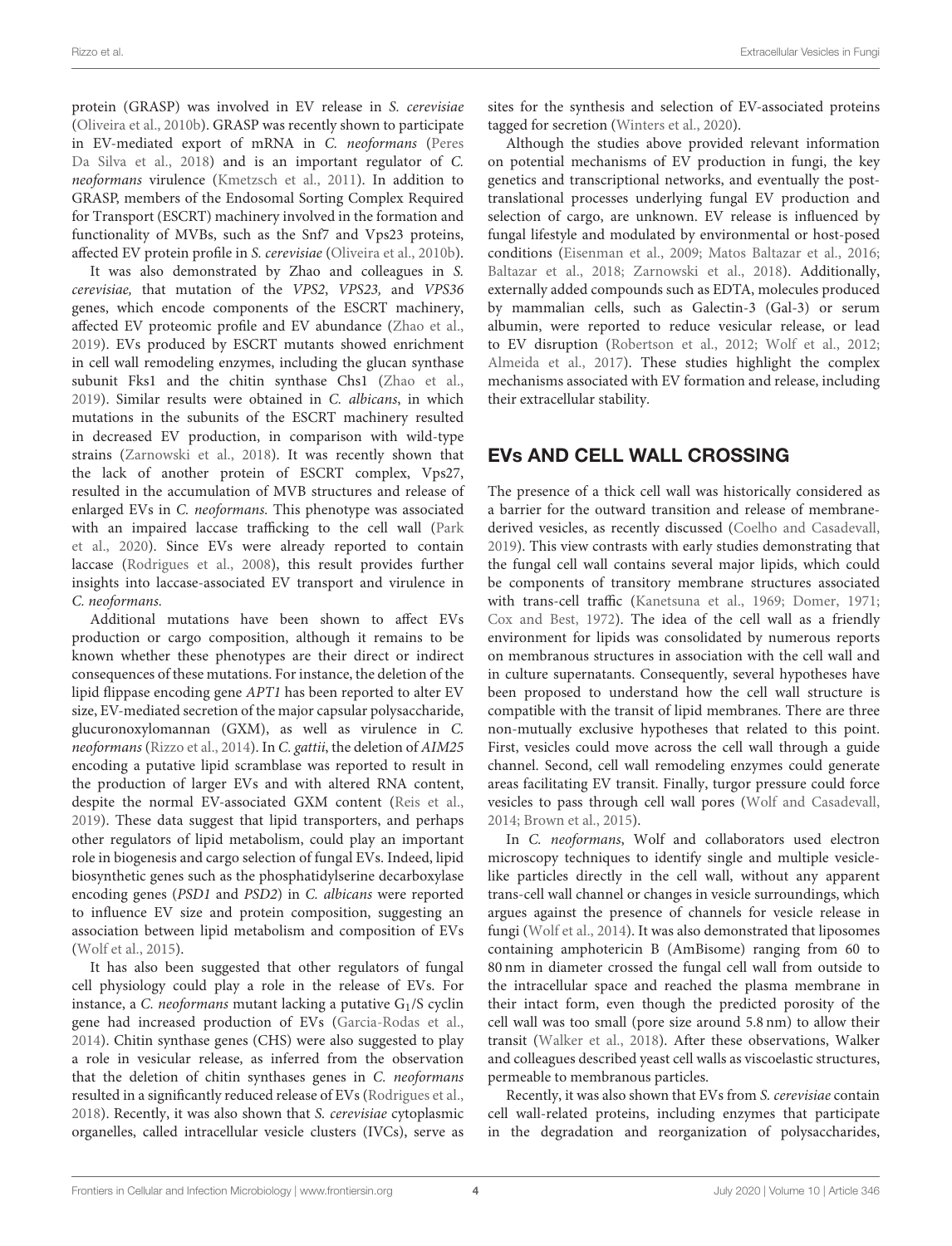suggesting a role in cell wall remodeling [\(Zhao et al., 2019\)](#page-13-2). Additionally, it was recently shown that wall-less A. fumigatus cells export plasma membrane-derived EVs containing a complex combination of proteins and glycans. EVs produced by germinating conidial protoplasts increased in number and differed in cargo when the cells were incubated under cell wall regeneration conditions [\(Rizzo et al., 2020\)](#page-11-7). Finally, another recent study demonstrated that polymorphonuclear granulocytes produce EVs that associate with the cell wall of A. fumigatus and even enter fungal hyphae, resulting in alterations in the morphology of the fungal cell wall [\(Shopova et al., 2020\)](#page-12-21). These studies highlight the cell wall as a dynamic structure with flexible viscoelastic properties and provide new insights into how vesicles can cross the cell wall to reach the extracellular space. Clearly, these studies also open questions on how EVs can play a role in cell wall biosynthetic processes and inter-kingdom communication as signaling entities.

#### CELL-TO-CELL COMMUNICATION MEDIATED BY EVs

The process of cell wall crossing by EVs has functional consequences in recipient cells [\(Regente et al., 2017;](#page-11-19) Bielska et al., [2018;](#page-9-4) [Cai et al., 2018;](#page-9-13) [Rodrigues and Casadevall, 2018\)](#page-12-22). Therefore, here we will explore the literature on EV-mediated communication between fungal cells and in the bidirectional cross-talk between fungi and other organisms.

The relevance of fungal EVs during cellular interaction at the community level, in different stages of fungal lifecycle or even transferring virulence-associated molecules from one strain to another, has been suggested. For instance, it was recently described that EVs produced in C. albicans biofilms are different from those produced by free-living planktonic cells, and the release of EVs is an important feature for the proper biofilm formation and drug resistance [\(Zarnowski et al., 2018\)](#page-13-1). Previously, in the dimorphic yeast P. fermentans it was also suggested that EVs could play an active role during the dimorphic transition in response to the growth conditions, including biofilm formation [\(Leone et al., 2017\)](#page-11-4). Both studies suggest that EVs could participate in intercellular communication during biofilm formation, stimulating studies on the relationship of other microbial biofilms with fungal EVs.

Other examples of cell-to-cell communication mediated by fungal EVs came from studies on Cryptococcus. It was previously described that the Vancouver Island outbreak lineage of C. deuterogattii display an increased ability to proliferate inside host macrophages through a mechanism called "division of labour" [\(Voelz et al., 2014\)](#page-12-23). During this process, cells coordinate their behavior to increase the intracellular proliferation of the population as a whole [\(Voelz et al., 2014\)](#page-12-23). This process has been recently shown to be regulated by EVs [\(Bielska et al., 2018\)](#page-9-4). EVs obtained from this outbreak lineage were internalized by macrophages pre-infected with cells from a non-outbreak lineage and trafficked to the phagosome, inducing a rapid intracellular proliferation of the non-outbreak fungal cells. This process seems to be restricted to intra-species communication since EVs purified from a virulent strain of C. neoformans did not result in the same outcome, even at the highest concentrations of EVs [\(Bielska et al., 2018\)](#page-9-4).

Very recently, Hai et al. reported that sterile culture filtrates from highly virulent VNIa-5 strains of C. neoformans isolated from immunocompetent patients, but not from HIV patients, promoted an increase in the pathogenic potential of less virulent VNIa-5 isolates. This process probably required EV-associated proteins [\(Hai et al., 2020\)](#page-10-17). These results open new avenues on how EVs can act in virulence transfer in many different contexts, such as in fungal co-infections.

The complexity of the relationship of EV cargo and their functions in intercellular communication was reinforced by the discovery that fungal EVs contain prions and cell wall remodeling enzymes [\(Kabani and Melki, 2015;](#page-10-10) [Zhao et al., 2019\)](#page-13-2). In S. cerevisiae, it was demonstrated that the fungal prion Sup35p was exported via EVs both in its soluble and aggregated infectious states [\(Kabani and Melki, 2015\)](#page-10-10). Considering that prions are transmitted vertically to the progeny or horizontally during mating, it is reasonable to suggest that EVs could mediate vertical and horizontal transfer of prions-like protein in fungi (Kabani and Melki, [2016;](#page-10-18) [Zhao et al., 2019\)](#page-13-2). Still in S. cerevisiae, it was recently shown that EVs can be taken up by fungal cells and play a critical role in cell wall remodeling. Fungal EVs containing cell wall associated enzymes, such as glucan and chitin synthases, were able to enhance yeast cell viability upon cell wall stress, induced by the presence of the 1,3-β-glucan synthase inhibitor antifungal drug, caspofungin [\(Zhao et al., 2019\)](#page-13-2). This latter data raises the question if the drug resistance could also happen in a community level basis and bolster fungal infection processes, as previously discussed for drug resistance in C. albicans biofilms [\(Zarnowski et al., 2018\)](#page-13-1).

In addition to what is known about communication between fungal cells, several studies on the relevance of fungal EVs in cellular communication with mammalian cells are available in the literature, as previously reviewed [\(Zamith-Miranda et al.,](#page-13-3) [2018;](#page-13-3) [Bielska and May, 2019;](#page-9-0) [Freitas et al., 2019;](#page-10-19) [Silva et al.,](#page-12-14) [2019\)](#page-12-14). In all morphological stages of many pathogens, fungal EVs were shown to be internalized by mammalian cells in processes that culminated with the modulation of antimicrobial activities and diverse immunogenic responses, including the activation of pro-inflammatory and anti-inflammatory cytokines. In these experiments, host cells interacting with EVs comprise murine macrophages (including bone marrow-derived macrophages), dendritic cells, and neutrophils, in addition to human peripheral blood mononuclear cells, keratinocytes, monocytes, macrophages, and brain microvascular endothelial cells [\(Oliveira et al., 2010a;](#page-11-20) [Gehrmann et al., 2011;](#page-10-3) [Vallejo et al.,](#page-12-7) [2011;](#page-12-7) [Huang et al., 2012;](#page-10-20) [Peres Da Silva et al., 2015a;](#page-11-21) [Vargas](#page-12-8) et al., [2015;](#page-12-8) [Da Silva et al., 2016;](#page-10-21) [Bielska et al., 2018;](#page-9-4) [Bitencourt](#page-9-6) et al., [2018;](#page-9-6) [Ikeda et al., 2018;](#page-10-4) [Johansson et al., 2018;](#page-10-22) [Souza et al.,](#page-12-10) [2019;](#page-12-10) [Vallhov et al., 2020\)](#page-12-24).

Recently, it was shown that melanized-EVs obtained from the extremophilic fungus Exophiala dermatitidis were able to strongly affect the viability of human neuroblastoma cells, while non-melanized EVs were considerably less neurotoxic (Lavrin et al., [2020\)](#page-10-5). These data demonstrated that EV cargo is relevant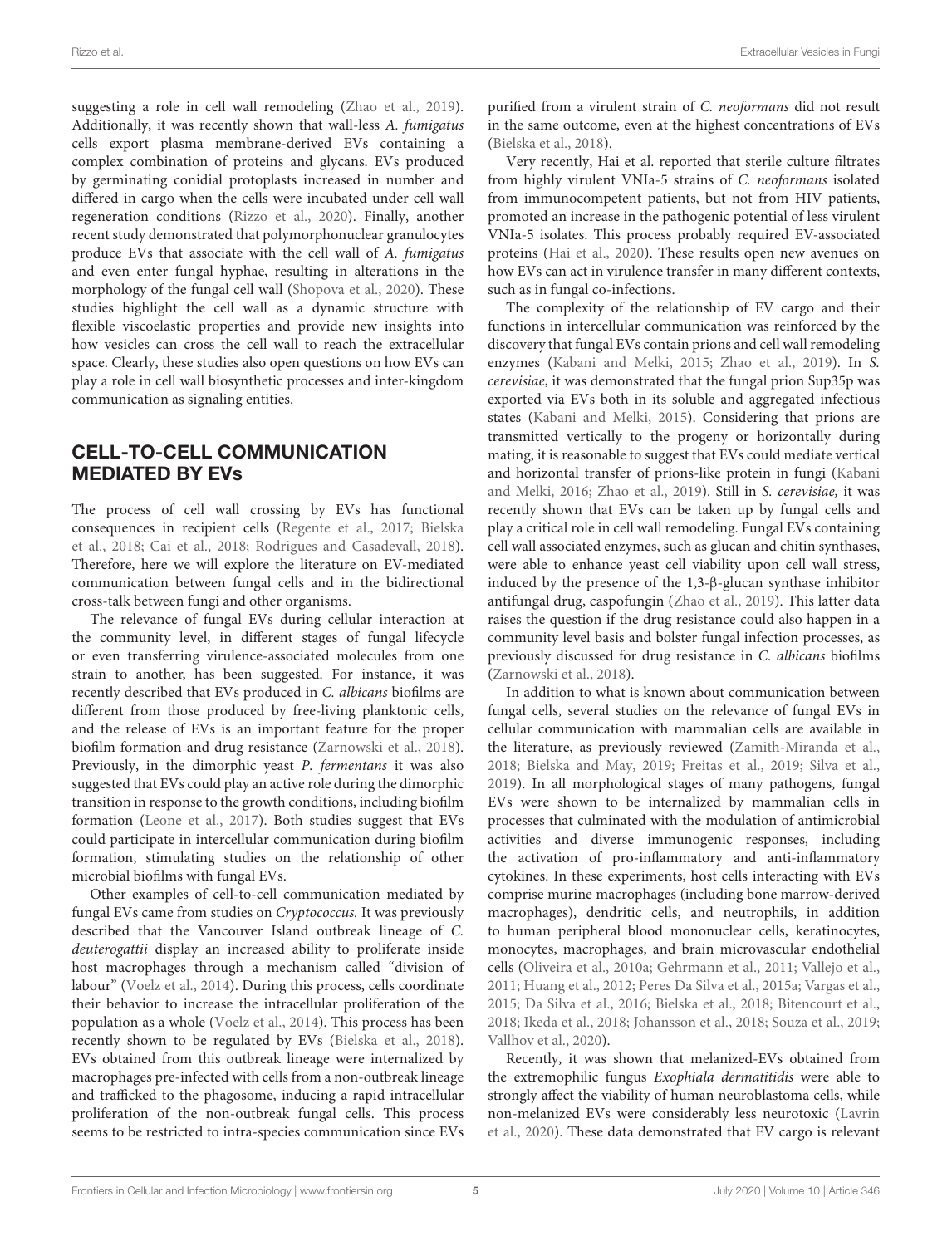for their biological effect on host cells, and strengthen the notion that fungal EVs enclose diverse virulence-associated molecules, such as melanin, as previously reported for C. neoformans [\(Rodrigues et al., 2008;](#page-12-11) [Eisenman et al., 2009\)](#page-10-8).

Several elements can interfere in EV-mediated interactions between fungi and mammalian cells. Baltazar and collaborators showed that the binding of monoclonal antibodies to H. capsulatum modulated vesicle composition at both quantitative and qualitative levels, leading to diverse immune effector mechanisms [\(Matos Baltazar et al., 2016;](#page-11-17) [Baltazar et al., 2018\)](#page-9-10). Reales-Calderon and colleagues also showed that macrophagederived EVs change their size and protein composition in response to C. albicans infection, suggesting a role of host cells EVs in fungi-macrophage communication (Reales-Calderon et al., [2017\)](#page-11-22). Recently, it was also shown A. fumigatus cells triggered EV release by human neutrophils. EVs released by neutrophils exposed to conidia had antifungal properties and inhibited the growth of A. fumigatus hyphae. The same outcome was not observed for EVs released by uninfected neutrophils [\(Shopova et al., 2020\)](#page-12-21). These data suggest that EV release by mammalian cells represent a still unexplored mechanism of antifungal defense during host-pathogen interactions.

Besides regulating the responses of mammalian cells, fungal EVs were also described to modulate the physiology of environmental predators, including Acanthamoeba castellanii [\(Rizzo et al., 2017\)](#page-11-23). During the fungi-amoebae interaction, EVs released by C. neoformans were internalized by A. castellanii with no impact to the predator's viability. EVs modulated amoebal antifungal properties by inducing enhanced yeast intracellular survival. The same effect did not occur when amoebae were treated with the capsular polysaccharide GXM [\(Rizzo et al.,](#page-11-23) [2017\)](#page-11-23). Although A. castellannii was also shown to release EVs [\(Goncalves et al., 2018\)](#page-10-23), the impact of amoeba EVs on fungal biology remains to be elucidated.

EVs also participate in plant-fungi communication [\(Cai et al.,](#page-9-14) [2019\)](#page-9-14). In 2011, based on the ultrastructural characterization of the haustorium-forming phytopathogen Golovinomyces orontii, it was observed MVB-like structures fusing with (or budding off from) the fungal plasma membrane and also membranebound vesicles in the extra-haustorial matrix, suggesting the occurrence of vesicular release outside of the haustorial cell wall during plant-fungi interactions [\(Micali et al., 2011\)](#page-11-24). Later on, EVs from sunflowers were shown to be internalized by the fungus Sclerotinia sclerotiorum, a phytopathogen able to infect numerous host plants and cause severe rot [\(Regente et al., 2017\)](#page-11-19). Plantderived EVs were enriched in cell wall remodeling enzymes and defense proteins. Once in contact with fungal cells, plant EVs caused morphological changes, impairment of growth and cell death, which led to the hypothesis that EVs could function as vehicles for the delivery of components involved in plant defense mechanisms against fungal infections [\(Regente et al., 2017\)](#page-11-19).

Cai and collaborators demonstrated that Arabidopsis cells release EVs containing siRNAs that were efficiently taken-up by the fungus Botrytis cinerea, which resulted in the silencing of virulence-associated fungal genes [\(Cai et al., 2018\)](#page-9-13). The mechanism behind this observation involved the silencing of fungal virulence-associated genes through mRNA cleavage (Cai et al., [2018\)](#page-9-13). Arabidopsis EVs were also proposed to deliver siRNAs into the plant pathogen Phytophthora capsici, possibly contributing to host-induced gene silencing during natural infection [\(Hou et al., 2019\)](#page-10-24).

EVs were also involved in arbuscular mycorrhizal symbioses [\(Roth et al., 2019\)](#page-12-25), as concluded from the accumulation of EVs in the contact area of fungi with plant cells. It is not known if these EVs are originated from plant and/or fungal cells, but their detection in the interaction interface suggests that these membranous particles could be mediating the cell-tocell communication between the two symbionts. Although these studies highlight the relevance of EVs in mediating molecule exchange from plant to fungi, an unanswered question is whether fungi use EVs to deliver effector molecules to plants during mutualistic or parasitic relationships. Accordingly, in EVs from the cotton pathogen Fusarium oxysporum f. sp. vasinfectum were described to induce a phytotoxic response in plants (Bleackley et al., [2019b\)](#page-9-5), which reinforce this hypothesis. This subject has been discussed in detail in recent reviews [\(Huang et al., 2019;](#page-10-25) [Kwon et al., 2020\)](#page-10-26).

## METHODS OF PURIFICATION AND TECHNICAL HURDLES OF EVs CHARACTERIZATION

The difficulties posed by EV isolation methods, quantification, imaging, and functional analysis are technical hurdles that challenge the field of EV research [\(Margolis and Sadovsky,](#page-11-25) [2019\)](#page-11-25). The debate concerning the principles for EV isolation, characterization of cargo and biological functions has motivated numerous consortiums in the field of mammalian EVs to establish collaborative projects directed to the development of robust methods for isolation, analysis, interpretation and reproducibility of experiments [\(Consortium et al., 2017;](#page-10-27) Thery et al., [2018;](#page-12-26) [Das et al., 2019\)](#page-10-28).

Despite substantial progress, research on fungal EVs is still in its infancy [\(Bielska and May, 2019\)](#page-9-0). In this context, it is essential to point out the limitations and advances of the investigation of fungal EVs, including the experimental models of EV analysis. The regular protocols that have been used in the past decade to isolate fungal EVs are time-consuming and rely on handling liters of culture supernatant using low-speed centrifugation, followed by filtration, volume concentration, and collection of EV-rich fractions by ultracentrifugation [\(Rodrigues et al., 2016\)](#page-12-27). This general protocol has been used since the first description of EVs in C. neoformans [\(Rodrigues et al., 2007\)](#page-12-4), but there are serious limitations, including low yield, possible co-isolation of non-vesicular extracellular molecules, and the isolation of mixed EV populations.

The recent use of an asymmetric flow field-flow fractionation analysis revealed a previously unknown population of particles smaller than 50 nm (around 35 nm), named exomeres. These structures lack the external membrane and, therefore, are considered as non-vesicular nanoparticles that can be co-isolated with exosomes [\(Zhang et al., 2018;](#page-13-0) [Mathieu et al., 2019\)](#page-11-2). Exomeres have not been documented in fungi so far. Therefore,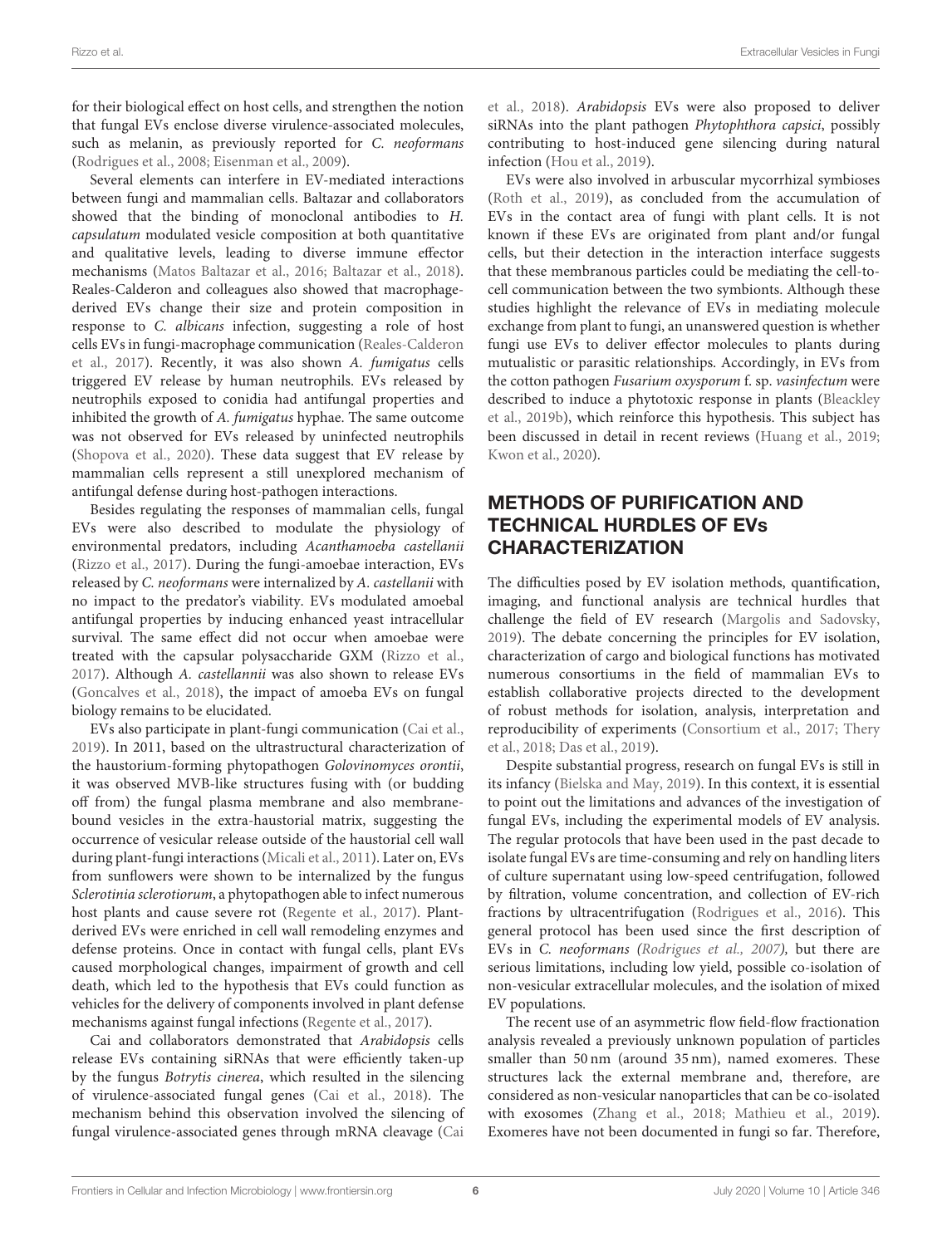one can speculate that their presence in fungal secretomes could also represent a contamination of EV fractions. The hurdles of isolation and characterization of homogeneous subgroups of EVs have been a matter of debate in the EV field as a whole, and recent calls for protocol improvements and accurate analysis have been published [\(Thery et al., 2018;](#page-12-26) [Raposo and Stahl, 2019\)](#page-11-26).

Different approaches have been suggested to increase the purity, yield, and functional potential of mammalian cells EV purification protocols [\(Mateescu et al., 2017;](#page-11-27) [Thery et al., 2018;](#page-12-26) [Takov et al., 2019\)](#page-12-28). In fungi, density gradient ultracentrifugation with sucrose or iodixanol was successfully used for EV fractionation [\(Rodrigues et al., 2007;](#page-12-4) [Oliveira et al., 2009;](#page-11-28) Kabani and Melki, [2015;](#page-10-10) [Rayner et al., 2017;](#page-11-29) [Bleackley et al., 2019b\)](#page-9-5). Also, size-exclusion chromatography after clarification and ultracentrifugation of culture supernatants was used to isolate EVs from C. albicans biofilms [\(Zarnowski et al., 2018\)](#page-13-1). However, the main disadvantage of applying additional purification steps during EV isolation is the decrease in the purification yield [\(Chutkan et al., 2013\)](#page-9-15).

An alternative approach for the isolation and analysis of fungal EVs has been recently described. Reis and collaborators have demonstrated that isolating EVs from cells growing on solid media had many advantages in comparison to the previously used protocol in liquid medium [\(Reis et al., 2019\)](#page-11-15). The optimized protocol was shown to be faster, with higher yields, and applicable to the biological evaluation of EVs [\(Reis et al.,](#page-11-15) [2019\)](#page-11-15). Nonetheless, all the protocols used so far end up in the generation of EV-rich centrifugation pellets, which consistently comprise heterogeneous populations, with varying sizes and physical-chemical properties. These latter aspects make EVs subpopulations indistinguishable, thus lessening the accuracy of their characterization, which can culminate in misleading interpretations of functional roles [\(Raposo and Stahl, 2019\)](#page-11-26).

The analysis of the dimension of fungal EVs has been predominantly based on three different technical approaches: dynamic light scattering (DLS), nanoparticle tracking analysis (NTA), and electron microscopy (EM) [\(Bielska and May, 2019;](#page-9-0) [Palacios et al., 2020\)](#page-11-1). A combination of these methods and others certainly improves accuracy. In this sense, NTA proved to be a useful method to evaluate the distribution of EV subtypes on different fungal species, in association with particle quantification [\(Reis et al., 2019\)](#page-11-15). DLS provides similar results, with the limitation of not being quantitative. However, considering that DLS and NTA techniques are based on particle sizes, with limitations for analyzing particles smaller than 100 nm, the combination of two different and complementary techniques, such as single-particle analyzers (NTA, DLS, high-resolution flow cytometry) with EM-based analysis is highly recommended in order to better characterize fungal EVs [\(Thery et al., 2018;](#page-12-26) [Margolis and Sadovsky, 2019\)](#page-11-25).

Methods of dehydration or chemical fixation for conventional EM pose many questions regarding artifacts and the possibility of altered morphology, size, and membrane stability of EVs (Noble et al., [2020\)](#page-11-30). In this sense, the use of cryo-electron microscopy seems to be an appropriate method to visualize a broad spectrum of sizes and morphologies of EVs [\(Emelyanov et al., 2020;](#page-10-29) Noble et al., [2020\)](#page-11-30). The use of asymmetric-flow field-flow fractionation for EV analysis is promising for the identification of larger and smaller vesicles [\(Zhang et al., 2018\)](#page-13-0), but this remains to be confirmed in the analysis of fungal EVs. It is also important to state that linking size information to other biophysical and biochemical EV properties is of high relevance in order to define the vesicle subtypes better [\(Thery et al., 2018;](#page-12-26) Margolis and Sadovsky, [2019\)](#page-11-25).

Clearly, there are still many open questions regarding the biological relevance of EV size diversity [\(Margolis and Sadovsky,](#page-11-25) [2019\)](#page-11-25). Yet, novel approaches to optimize EV purification and size-based fractionation are needed. If resolved, this experimental limitation would facilitate the analysis of the impact of external factors on EV production, including growth conditions, cell cycle stage, growth phase, and cellular density, among others. In association with the optimized EV purification protocols, improved methods of data interpretation could positively impact the field.

For instance, comparative analyses of the enrichment of selected sets of molecules in EVs with their global cellular levels could reveal the existence of specific sorting mechanisms of molecular loading, in addition to selective delivery of EVs to different cell targets. Accordingly, it was recently shown that the claudin-like Sur7 family proteins Sur7 and Evp1 were enriched in C. albicans EVs, compared to whole cell lysates. The authors suggested these proteins as putative C. albicans EV positive markers, based on their potential topological similarity to tetraspanins, markers used for mammalian EVs [\(Dawson et al.,](#page-10-30) [2020\)](#page-10-30).

The analysis of cargo and the functional diversity of EVs is highly dependent on the purification methods and the nutritional availability [\(Tkach et al., 2018;](#page-12-29) [Cleare et al., 2020\)](#page-9-16). It was also demonstrated that EV-mediated prion export is regulated by glucose availability in S. cerevisiae [\(Kabani et al.,](#page-10-31) [2020\)](#page-10-31). Additionally, recent data showed that different nutrition environments play an essential role in EV formation and cargo loading in H. capsulatum [\(Cleare et al., 2020\)](#page-9-16). Variable nutrient availability impacted the released EVs in size, protein, lipid, and carbohydrate metabolites profiles, which reinforce the plasticity of EV composition and its possible impact on fungal virulence [\(Cleare et al., 2020\)](#page-9-16). Therefore, improvement of existing purification protocols and standardization of data analysis are highly desirable, as previously discussed (Coumans et al., [2017;](#page-10-32) [Mateescu et al., 2017;](#page-11-27) [Thery et al., 2018;](#page-12-26) Srinivasan et al., [2019;](#page-12-30) [Thane et al., 2019;](#page-12-31) [Turchinovich et al., 2019\)](#page-12-32). The main challenges faced by the fungal EVs community, based on the technical hurdles and conceptual gaps described in this manuscript, are summarized in **[Figure 2](#page-8-0)**.

## EVs AS VEHICLES FOR THE DELIVERY OF BIOLOGICALLY ACTIVE MOLECULES

There is an urgent need for new strategies to prevent and combat fungal infections, which affect over a billion people worldwide and kill more than 1.5 million, annually (GAFFI; [http://www.gaffi.org/\)](http://www.gaffi.org/). Moreover, it is important to emphasize that the emergence of new fungal pathogens and resistance to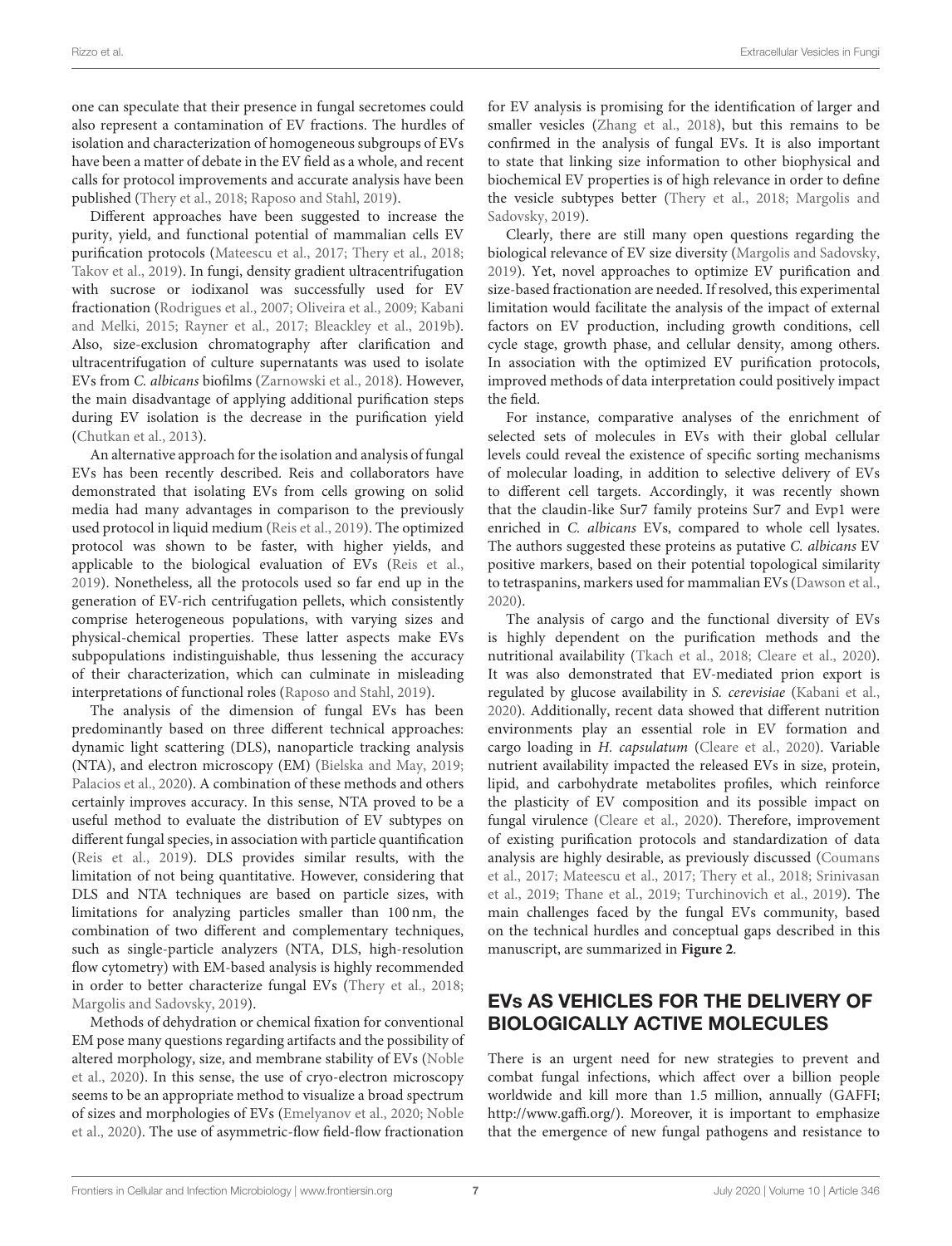

<span id="page-8-0"></span>antifungal drugs are health security threats around the world [\(Fisher et al., 2018;](#page-10-33) [Rhodes and Fisher, 2019\)](#page-11-31). Despite this public health burden, fungal infections have been widely neglected in terms of research funding compared to other infectious diseases [\(Rodrigues and Albuquerque, 2018;](#page-11-32) Rodrigues and Nosanchuk, [2020\)](#page-12-33). In this sense, investments in combating fungal pathogens, including EVs-based approaches, can be beneficial for the development of new mechanisms of fighting fungal diseases.

Despite the already mentioned open questions (Margolis and Sadovsky, [2019;](#page-11-25) [Raposo and Stahl, 2019\)](#page-11-26), substantial progress has been made to elevate EVs to the position of important mediators of intercellular and interkingdom communication processes, given their ability to transfer bioactive components [\(Maas et al.,](#page-11-0) [2017;](#page-11-0) [van Niel et al., 2018;](#page-12-0) [Cai et al., 2019;](#page-9-14) [Mathieu et al., 2019;](#page-11-2) [Correa et al., 2020\)](#page-10-34) and surmount biological barriers, including the blood-brain barrier (BBB) [\(Alvarez-Erviti et al., 2011\)](#page-9-17).

Potential EV-based applied tools are increasing in number and they are expected to positively affect diagnosis and therapy in a number of diseases [\(Lane et al., 2018;](#page-10-35) [Shah et al., 2018\)](#page-12-2). Their use as disease biomarkers, drug delivery, or even bioengineered for vehicles in therapeutics has also been proposed [\(Shah et al.,](#page-12-2) [2018;](#page-12-2) [Xu et al., 2018;](#page-12-3) [Wiklander et al., 2019\)](#page-12-34). In a sense, bacterial, fungal and parasite RNA sequences were identified in human body fluids [\(Beatty et al., 2014\)](#page-9-18), suggesting that RNA-associated EVs could represent biomarkers of infectious diseases (Beatty et al., [2014;](#page-9-18) [Hoy et al., 2014\)](#page-10-36). EV-based strategies for the control of infectious diseases have also been suggested, including the use of artificial vesicle-protected RNA antifungal strategies, and other RNA-based techniques for host-induced gene silencing [\(Cai et al.,](#page-9-14) [2019\)](#page-9-14).

EVs have also been suggested to have important functions as adjuvants, vaccine or immunotherapy platforms for fighting infectious diseases, including fungal infections (Schorey and Harding, [2016;](#page-12-35) [Fuhrmann et al., 2017;](#page-10-37) [Kuipers et al., 2018;](#page-10-38) [Freitas et al., 2019\)](#page-10-19). In bacteria, for instance, Staphylococcus aureus EVs have been recently suggested to be used as a vaccine platform, since mice immunized with native S. aureus EVs produced a robust T-cell response and were protected against lung infection [\(Choi et al., 2015;](#page-9-19) [Wang et al., 2018\)](#page-12-36). Vaccine candidates for parasitic helminths are also being discussed since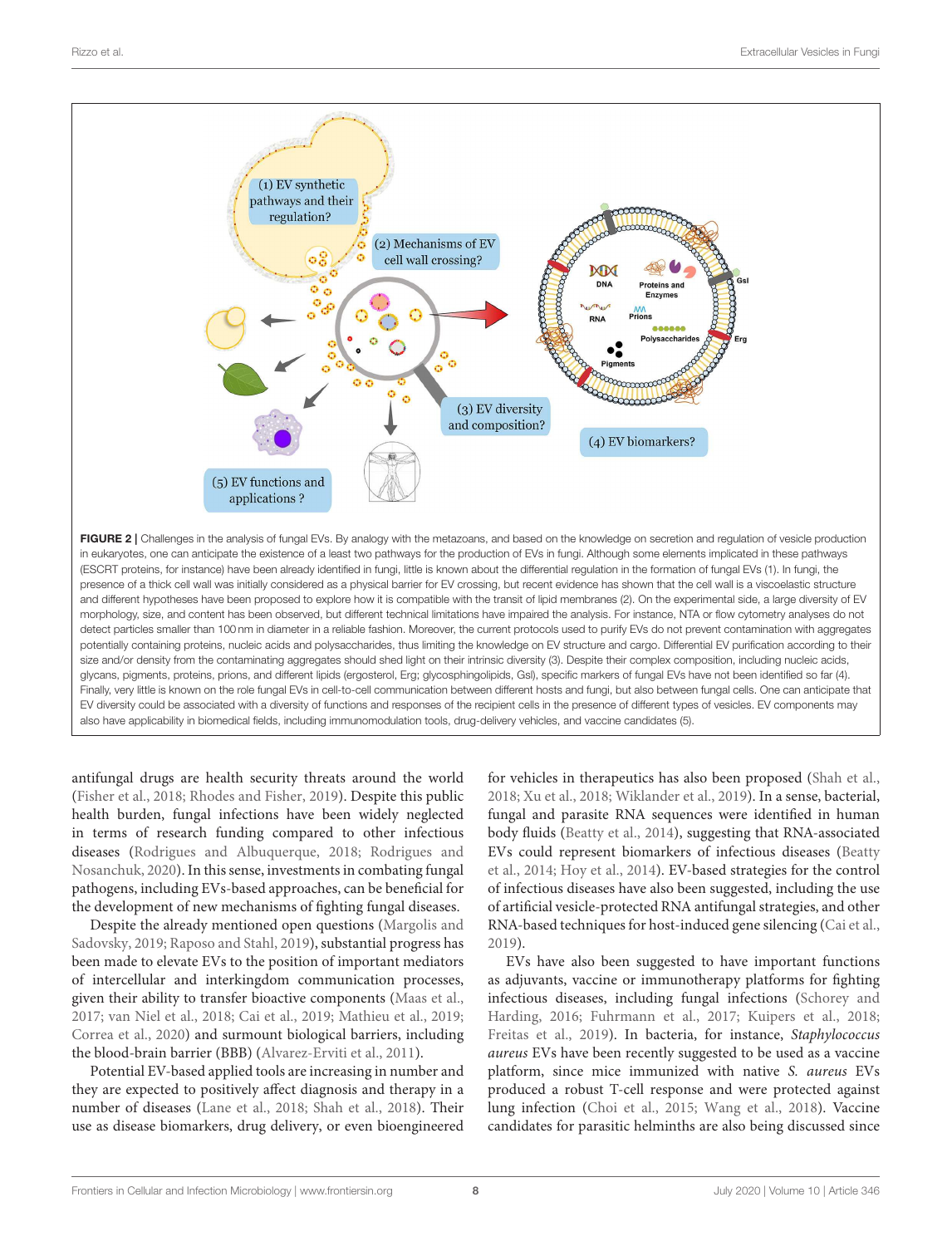no effective vaccines are available to control the transmission of these pathogens [\(Mekonnen et al., 2018\)](#page-11-33). Similarly, there are no licensed antifungal vaccines [\(Nami et al., 2019\)](#page-11-34), which highlights the need for novel strategies to develop vaccines to prevent fungal infections.

Previous studies using EVs released by C. neoformans and C. albicans revealed their ability to delay the mortality of Galleria mellonella after challenge with yeast cells [\(Vargas et al., 2015;](#page-12-8) [Colombo et al., 2019\)](#page-10-39), probably due to an innate mechanism of infection control [\(Freitas et al., 2019\)](#page-10-19). Considering that fungal EVs are efficient immunomodulators [\(Freitas et al., 2019\)](#page-10-19), it is reasonable to suggest that native or engineered EVs could be promising structures for the development of vaccine platforms.

#### CONCLUDING REMARKS

Fungal EVs have been the focus of many studies over the past few years and have emerged as important signaling particles, therefore opening new avenues for investigation of their use in different pathogenic models. Despite substantial advances in the field, important challenges and unanswered

#### **REFERENCES**

- <span id="page-9-3"></span>Albuquerque, P. C., Nakayasu, E. S., Rodrigues, M. L., Frases, S., Casadevall, A., Zancope-Oliveira, R. M., et al. (2008). Vesicular transport in Histoplasma capsulatum: an effective mechanism for trans-cell wall transfer of proteins and lipids in ascomycetes. Cell. Microbiol. 10, 1695–1710. doi: [10.1111/j.1462-5822.2008.01160.x](https://doi.org/10.1111/j.1462-5822.2008.01160.x)
- <span id="page-9-11"></span>Almeida, F., Wolf, J. M., Da Silva, T. A., Deleon-Rodriguez, C. M., Rezende, C. P., Pessoni, A. M., et al. (2017). Galectin-3 impacts Cryptococcus neoformans infection through direct antifungal effects. Nat. Commun. 8:1968. doi: [10.1038/s41467-017-02126-7](https://doi.org/10.1038/s41467-017-02126-7)
- <span id="page-9-17"></span>Alvarez-Erviti, L., Seow, Y., Yin, H., Betts, C., Lakhal, S., and Wood, M. J. (2011). Delivery of siRNA to the mouse brain by systemic injection of targeted exosomes. Nat. Biotechnol. [29, 341–345. doi: 10.1038/nb](https://doi.org/10.1038/nbt.1807) t.1807
- <span id="page-9-9"></span>Alves, L. R., Peres Da Silva, R., Sanchez, D. A., Zamith-Miranda, D., Rodrigues, M. L., Goldenberg, S., et al. (2019). Extracellular vesiclemediated RNA release in histoplasma capsulatum. mSphere 4:e00176–19. doi: [10.1128/mSphere.00176-19](https://doi.org/10.1128/mSphere.00176-19)
- <span id="page-9-2"></span>Anderson, J., Mihalik, R., and Soll, D. R. (1990). Ultrastructure and antigenicity of the unique cell wall pimple of the Candida opaque phenotype. J. Bacteriol. 172, 224–235. doi: [10.1128/JB.172.1.224-235.1990](https://doi.org/10.1128/JB.172.1.224-235.1990)
- <span id="page-9-10"></span>Baltazar, L. M., Zamith-Miranda, D., Burnet, M. C., Choi, H., Nimrichter, L., Nakayasu, E. S., et al. (2018). Concentration-dependent protein loading of extracellular vesicles released by Histoplasma capsulatum after antibody treatment and its modulatory action upon macrophages. Sci. Rep. 8:8065. doi: [10.1038/s41598-018-25665-5](https://doi.org/10.1038/s41598-018-25665-5)
- <span id="page-9-18"></span>Beatty, M., Guduric-Fuchs, J., Brown, E., Bridgett, S., Chakravarthy, U., Hogg, R. E., et al. (2014). Small RNAs from plants, bacteria and fungi within the order Hypocreales are ubiquitous in human plasma. BMC Genomics 15:933. doi: [10.1186/1471-2164-15-933](https://doi.org/10.1186/1471-2164-15-933)
- <span id="page-9-0"></span>Bielska, E., and May, R. C. (2019). Extracellular vesicles of human pathogenic fungi. Curr. Opin. Microbiol. 52, 90–99. doi: [10.1016/j.mib.2019.05.007](https://doi.org/10.1016/j.mib.2019.05.007)
- <span id="page-9-4"></span>Bielska, E., Sisquella, M. A., Aldeieg, M., Birch, C., O'donoghue, E. J., and May, R. C. (2018). Pathogen-derived extracellular vesicles mediate virulence in the fatal human pathogen Cryptococcus gattii. Nat. Commun. 9:1556. doi: [10.1038/s41467-018-03991-6](https://doi.org/10.1038/s41467-018-03991-6)
- <span id="page-9-6"></span>Bitencourt, T. A., Rezende, C. P., Quaresemin, N. R., Moreno, P., Hatanaka, O., Rossi, A., et al. (2018). Extracellular vesicles from the dermatophyte

questions about the structure and functions of EVs remain active. There is a clear need to strengthen our knowledge of the genetic, biochemical, and physical aspects of fungal EVs in order to clarify the mechanisms regulating their production, composition, and diversity toward a better comprehension of their biological function.

#### AUTHOR CONTRIBUTIONS

JR contributed to the conception and design of the review. MR and GJ contributed equally to the manuscript text and revision. MR was currently on leave from his position of Associate Professor in the Instituto de Microbiologia Paulo de Góes, Universidade Federal do Rio de Janeiro (UFRJ), Brazil. All authors have made substantial intellectual contributions to the work, have read, and approved the submitted version.

#### FUNDING

This work was supported by the CAPES-COFECUB Franco-Brazilian Research Exchange Program (88887.357947/2019-00).

trichophyton interdigitale modulate macrophage and keratinocyte functions. Front. Immunol. 9:2343. doi: [10.3389/fimmu.2018.02343](https://doi.org/10.3389/fimmu.2018.02343)

- <span id="page-9-8"></span>Bleackley, M. R., Dawson, C. S., and Anderson, M. A. (2019a). Fungal extracellular vesicles with a focus on proteomic analysis. Proteomics 19:e1800232. doi: [10.1002/pmic.201800232](https://doi.org/10.1002/pmic.201800232)
- <span id="page-9-5"></span>Bleackley, M. R., Samuel, M., Garcia-Ceron, D., Mckenna, J. A., Lowe, R. G. T., Pathan, M., et al. (2019b). Extracellular vesicles from the cotton pathogen fusarium oxysporum f. sp. vasinfectum induce a phytotoxic response in plants. Front. Plant Sci. 10:1610. doi: [10.3389/fpls.2019.01610](https://doi.org/10.3389/fpls.2019.01610)
- <span id="page-9-7"></span>Brauer, V. S., Pessoni, A. M., Bitencourt, T. A., De Paula, R. G., De Oliveira Rocha, L., Goldman, G. H., et al. (2020). Extracellular vesicles from aspergillus flavus induce M1 polarization in vitro. mSphere 5:e00190-20. doi: [10.1128/mSphere.00190-20](https://doi.org/10.1128/mSphere.00190-20)
- <span id="page-9-12"></span>Brown, L., Wolf, J. M., Prados-Rosales, R., and Casadevall, A. (2015). Through the wall: extracellular vesicles in Gram-positive bacteria, mycobacteria and fungi. Nat. Rev. Microbiol. 13, 620–630. doi: [10.1038/nrmicro3480](https://doi.org/10.1038/nrmicro3480)
- <span id="page-9-14"></span>Cai, Q., He, B., Weiberg, A., Buck, A. H., and Jin, H. (2019). Small RNAs and extracellular vesicles: new mechanisms of cross-species communication and innovative tools for disease control. PLoS Pathog. 15:e1008090. doi: [10.1371/journal.ppat.1008090](https://doi.org/10.1371/journal.ppat.1008090)
- <span id="page-9-13"></span>Cai, Q., Qiao, L., Wang, M., He, B., Lin, F. M., Palmquist, J., Da Huang, S., et al. (2018). Plants send small RNAs in extracellular vesicles to fungal pathogen to silence virulence genes. Science 360, 1126–1129. doi: [10.1126/science.aar4142](https://doi.org/10.1126/science.aar4142)
- <span id="page-9-1"></span>Chigaleichik, A. G., Belova, L. A., Grishchenko, V. M., and Rylkin, S. S. (1977). Several properties of the extracellular vesicles of Candida tropicalis yeasts grown on n-alkanes. Mikrobiologiia 46, 467–471.
- <span id="page-9-19"></span>Choi, S. J., Kim, M. H., Jeon, J., Kim, O. Y., Choi, Y., Seo, J., et al. (2015). Active Immunization with extracellular vesicles derived from staphylococcus aureus effectively protects against staphylococcal lung infections, mainly via Th1 cell-mediated immunity. PLoS ONE 10:e0136021. doi: [10.1371/journal.pone.0136021](https://doi.org/10.1371/journal.pone.0136021)
- <span id="page-9-15"></span>Chutkan, H., Macdonald, I., Manning, A., and Kuehn, M. J. (2013). Quantitative and qualitative preparations of bacterial outer membrane vesicles. Methods Mol. Biol. 966, 259–272. doi: [10.1007/978-1-62703-245-2\\_16](https://doi.org/10.1007/978-1-62703-245-2_16)
- <span id="page-9-16"></span>Cleare, L. G., Zamith, D., Heyman, H. M., Couvillion, S. P., Nimrichter, L., Rodrigues, M. L., et al. (2020). Media Matters! Alterations in the loading and release of Histoplasma capsulatum extracellular vesicles in response to different nutritional milieus. Cell Microbiol. doi: [10.1111/cmi.13217.](https://doi.org/10.1111/cmi.13217) [Epub ahead of print].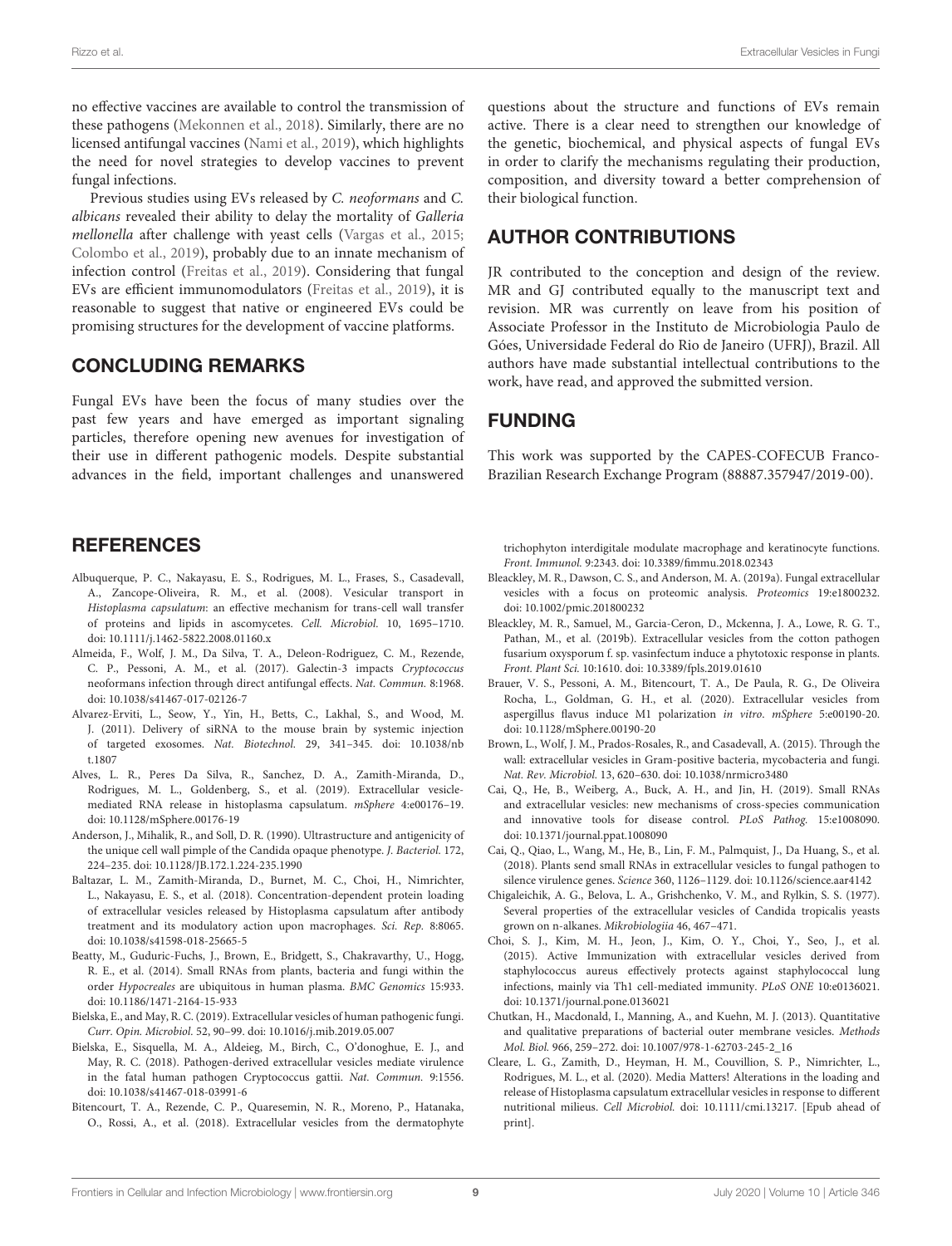- <span id="page-10-13"></span>Coelho, C., and Casadevall, A. (2019). Answers to naysayers regarding microbial extracellular vesicles. Biochem. Soc. Trans. 47, 1005–1012. doi: [10.1042/BST20180252](https://doi.org/10.1042/BST20180252)
- <span id="page-10-39"></span>Colombo, A. C., Rella, A., Normile, T., Joffe, L. S., Tavares, P. M., De, S., et al. (2019). Cryptococcus neoformans glucuronoxylomannan and sterylglucoside are required for host protection in an animal vaccination model. MBio 10:e02909–18. doi: [10.1128/mBio.02909-18](https://doi.org/10.1128/mBio.02909-18)
- <span id="page-10-27"></span>Consortium, E.-T., Van Deun, J., Mestdagh, P., Agostinis, P., Akay, O., Anand, S., et al. (2017). EV-TRACK: transparent reporting and centralizing knowledge in extracellular vesicle research. Nat. Methods 14, 228–232. doi: [10.1038/nmeth.4185](https://doi.org/10.1038/nmeth.4185)
- <span id="page-10-34"></span>Correa, R., Caballero, Z., De Leon, L. F., and Spadafora, C. (2020). Extracellular vesicles could carry an evolutionary footprint in interkingdom communication. Front. Cell. Infect. Microbiol. 10:76. doi: [10.3389/fcimb.2020.00076](https://doi.org/10.3389/fcimb.2020.00076)
- <span id="page-10-32"></span>Coumans, F., a,.W., Brisson, A. R., Buzas, E. I., Dignat-George, F., Drees, E. E. E., et al. (2017). Methodological guidelines to study extracellular vesicles. Circ. Res. 120, 1632–1648. doi: [10.1161/CIRCRESAHA.117.309417](https://doi.org/10.1161/CIRCRESAHA.117.309417)
- <span id="page-10-16"></span>Cox, R. A., and Best, G. K. (1972). Cell wall composition of two strains of Blastomyces dermatitidis exhibiting differences in virulence for mice. Infect. Immun. 5, 449–453. doi: [10.1128/IAI.5.4.449-453.1972](https://doi.org/10.1128/IAI.5.4.449-453.1972)
- <span id="page-10-21"></span>Da Silva, T. A., Roque-Barreira, M. C., Casadevall, A., and Almeida, F. (2016). Extracellular vesicles from Paracoccidioides brasiliensis induced M1 polarization in vitro. Sci. Rep. 6:35867. doi: [10.1038/srep35867](https://doi.org/10.1038/srep35867)
- <span id="page-10-28"></span>Das, S., Extracellular, R. N., a,.C. C., Ansel, K. M., Bitzer, M., Breakefield, X. O., et al. (2019). The Extracellular RNA communication consortium: establishing foundational knowledge and technologies for extracellular RNA research. Cell 177, 231–242. doi: [10.1016/j.cell.2019.03.023](https://doi.org/10.1016/j.cell.2019.03.023)
- <span id="page-10-30"></span>Dawson, C. S., Garcia-Ceron, D., Rajapaksha, H., Faou, P., Bleackley, M. R., and Anderson, M. A. (2020). Protein markers for Candida albicans EVs include claudin-like Sur7 family proteins. J. Extracell. Vesicles 9:1750810. doi: [10.1080/20013078.2020.1750810](https://doi.org/10.1080/20013078.2020.1750810)
- <span id="page-10-6"></span>de Paula, R. G., Antonieto, A. C. C., Nogueira, K. M. V., Ribeiro, L. F. C., Rocha, M. C., Malavazi, I., et al. (2019). Extracellular vesicles carry cellulases in the industrial fungus Trichoderma reesei. Biotechnol. Biofuels 12:146. doi: [10.1186/s13068-019-1487-7](https://doi.org/10.1186/s13068-019-1487-7)
- <span id="page-10-7"></span>De Toledo Martins, S., Szwarc, P., Goldenberg, S., and Alves, L. R. (2019). Extracellular vesicles in fungi: composition and functions. Curr. Top. Microbiol. Immunol. 422, 45–59. doi: [10.1007/82\\_2018\\_141](https://doi.org/10.1007/82_2018_141)
- <span id="page-10-15"></span>Domer, J. E. (1971). Monosaccharide and chitin content of cell walls of Iand Blastomyces dermatitidis. J. Bacteriol. 107, 870–877. doi: [10.1128/JB.107.3.870-877.1971](https://doi.org/10.1128/JB.107.3.870-877.1971)
- <span id="page-10-8"></span>Eisenman, H. C., Frases, S., Nicola, A. M., Rodrigues, M. L., and Casadevall, A. (2009). Vesicle-associated melanization in Cryptococcus neoformans. Microbiology 155, 3860–3867. doi: [10.1099/mic.0.032854-0](https://doi.org/10.1099/mic.0.032854-0)
- <span id="page-10-29"></span>Emelyanov, A., Shtam, T., Kamyshinsky, R., Garaeva, L., Verlov, N., Miliukhina, I., et al. (2020). Cryo-electron microscopy of extracellular vesicles from cerebrospinal fluid. PLoS ONE 15:e0227949. doi: [10.1371/journal.pone.0227949](https://doi.org/10.1371/journal.pone.0227949)
- <span id="page-10-33"></span>Fisher, M. C., Hawkins, N. J., Sanglard, D., and Gurr, S. J. (2018). Worldwide emergence of resistance to antifungal drugs challenges human health and food security. Science 360, 739–742. doi: [10.1126/science.aap7999](https://doi.org/10.1126/science.aap7999)
- <span id="page-10-19"></span>Freitas, M. S., Bonato, V. L. D., Pessoni, A. M., Rodrigues, M. L., Casadevall, A., and Almeida, F. (2019). Fungal extracellular vesicles as potential targets for immune interventions. mSphere 4:e00747–19. doi: [10.1128/mSphere.00747-19](https://doi.org/10.1128/mSphere.00747-19)
- <span id="page-10-37"></span>Fuhrmann, G., Neuer, A. L., and Herrmann, I. K. (2017). Extracellular vesicles - a promising avenue for the detection and treatment of infectious diseases? Eur. J. Pharm. Biopharm. 118, 56–61. doi: [10.1016/j.ejpb.2017.04.005](https://doi.org/10.1016/j.ejpb.2017.04.005)
- <span id="page-10-12"></span>Garcia-Rodas, R., Cordero, R. J., Trevijano-Contador, N., Janbon, G., Moyrand, F., Casadevall, A., et al. (2014). Capsule growth in Cryptococcus neoformans is coordinated with cell cycle progression. MBio 5, e00945–e00914. doi: [10.1128/mBio.00945-14](https://doi.org/10.1128/mBio.00945-14)
- <span id="page-10-3"></span>Gehrmann, U., Qazi, K. R., Johansson, C., Hultenby, K., Karlsson, M., Lundeberg, L., et al. (2011). Nanovesicles from Malassezia sympodialis and host exosomes induce cytokine responses–novel mechanisms for host-microbe interactions in atopic eczema. PLoS One 6:e21480. doi: [10.1371/journal.pone.0021480](https://doi.org/10.1371/journal.pone.0021480)
- <span id="page-10-2"></span>Gibson, R. K., and Peberdy, J. F. (1972). Fine structure of protoplasts of Aspergillus nidulans. J. Gen. Microbiol. 72, 529–538. doi: [10.1099/00221287-72-3-529](https://doi.org/10.1099/00221287-72-3-529)
- <span id="page-10-9"></span>Gil-Bona, A., Llama-Palacios, A., Parra, C. M., Vivanco, F., Nombela, C., Monteoliva, L., et al. (2015). Proteomics unravels extracellular vesicles as

carriers of classical cytoplasmic proteins in Candida albicans. J. Proteome Res. 14, 142–153. doi: [10.1021/pr5007944](https://doi.org/10.1021/pr5007944)

- <span id="page-10-0"></span>Gill, S., Catchpole, R., and Forterre, P. (2019). Extracellular membrane vesicles in the three domains of life and beyond. FEMS Microbiol. Rev. 43, 273–303. doi: [10.1093/femsre/fuy042](https://doi.org/10.1093/femsre/fuy042)
- <span id="page-10-23"></span>Goncalves, D. S., Ferreira, M. D. S., Liedke, S. C., Gomes, K. X., De Oliveira, G. A., Leao, P. E. L., et al. (2018). Extracellular vesicles and vesicle-free secretome of the protozoa Acanthamoeba castellanii under homeostasis and nutritional stress and their damaging potential to host cells. Virulence 9, 818–836. doi: [10.1080/21505594.2018.1451184](https://doi.org/10.1080/21505594.2018.1451184)
- <span id="page-10-17"></span>Hai, T. P., Tuan, T. L., Anh, D. V., Mai, T. N., Huong, L. N. P., Thwaites, G. E., et al. (2020). The expression of virulence by the Cryptococcus neoformans VNIa-5 lineage is plastic and associated with host immune background. bioRxiv. doi: [10.1101/2020.02.24.962134](https://doi.org/10.1101/2020.02.24.962134)
- <span id="page-10-24"></span>Hou, Y., Zhai, Y., Feng, L., Karimi, H. Z., Rutter, B. D., Zeng, L., et al. (2019). A phytophthora effector suppresses trans-kingdom RNAi to promote disease susceptibility. Cell Host Microbe 25, 153–165.e155. doi: [10.1016/j.chom.2018.11.007](https://doi.org/10.1016/j.chom.2018.11.007)
- <span id="page-10-36"></span>Hoy, A. M., Lundie, R. J., Ivens, A., Quintana, J. F., Nausch, N., Forster, T., et al. (2014). Parasite-derived microRNAs in host serum as novel biomarkers of helminth infection. PLoS Negl. Trop. Dis. 8:e2701. doi: [10.1371/journal.pntd.0002701](https://doi.org/10.1371/journal.pntd.0002701)
- <span id="page-10-25"></span>Huang, C. Y., Wang, H., Hu, P., Hamby, R., and Jin, H. (2019). Small RNAs - big players in plant-microbe interactions. Cell Host Microbe 26, 173–182. doi: [10.1016/j.chom.2019.07.021](https://doi.org/10.1016/j.chom.2019.07.021)
- <span id="page-10-20"></span>Huang, S. H., Wu, C. H., Chang, Y. C., Kwon-Chung, K. J., Brown, R. J., and Jong, A. (2012). Cryptococcus neoformans-derived microvesicles enhance the pathogenesis of fungal brain infection. PLoS ONE 7:e48570. doi: [10.1371/journal.pone.0048570](https://doi.org/10.1371/journal.pone.0048570)
- <span id="page-10-4"></span>Ikeda, M., a,.K., De Almeida, J. R. F., Jannuzzi, G. P., Cronemberger-Andrade, A., Torrecilhas, A. C. T., et al. (2018). Extracellular vesicles from sporothrix brasiliensis are an important virulence factor that induce an increase in fungal burden in experimental sporotrichosis. Front. Microbiol. 9:2286. doi: [10.3389/fmicb.2018.02286](https://doi.org/10.3389/fmicb.2018.02286)
- <span id="page-10-22"></span>Johansson, H. J., Vallhov, H., Holm, T., Gehrmann, U., Andersson, A., Johansson, C., et al. (2018). Extracellular nanovesicles released from the commensal yeast Malassezia sympodialis are enriched in allergens and interact with cells in human skin. Sci. Rep. 8:9182. doi: [10.1038/s41598-018-27451-9](https://doi.org/10.1038/s41598-018-27451-9)
- <span id="page-10-31"></span>Kabani, M., Pilard, M., and Melki, R. (2020). Glucose availability dictates the export of the soluble and prion forms of Sup35p via periplasmic or extracellular vesicles. Mol. Microbiol. doi: [10.1111/mmi.14515.](https://doi.org/10.1111/mmi.14515) [Epub ahead of print].
- <span id="page-10-10"></span>Kabani, M., and Melki, R. (2015). Sup35p in its soluble and prion states is packaged inside extracellular vesicles. MBio 6:e01017-15. doi: [10.1128/mBio.01017-15](https://doi.org/10.1128/mBio.01017-15)
- <span id="page-10-18"></span>Kabani, M., and Melki, R. (2016). More than just trash bins? Potential roles for extracellular vesicles in the vertical and horizontal transmission of yeast prions. Curr. Genet. 62, 265–270. doi: [10.1007/s00294-015-0534-6](https://doi.org/10.1007/s00294-015-0534-6)
- <span id="page-10-14"></span>Kanetsuna, F., Carbonell, L. M., Moreno, R. E., and Rodriguez, J. (1969). Cell wall composition of the yeast and mycelial forms of Paracoccidioides brasiliensis. J. Bacteriol. 97, 1036–1041. doi: [10.1128/JB.97.3.1036-1041.1969](https://doi.org/10.1128/JB.97.3.1036-1041.1969)
- <span id="page-10-11"></span>Kmetzsch, L., Joffe, L. S., Staats, C. C., De Oliveira, D. L., Fonseca, F. L., Cordero, R. J., et al. (2011). Role for Golgi reassembly and stacking protein (GRASP) in polysaccharide secretion and fungal virulence. Mol. Microbiol. 81, 206–218. doi: [10.1111/j.1365-2958.2011.07686.x](https://doi.org/10.1111/j.1365-2958.2011.07686.x)
- <span id="page-10-38"></span>Kuipers, M. E., Hokke, C. H., Smits, H. H., and Nolte-'T Hoen, E. N. M. (2018). Pathogen-derived extracellular vesicle-associated molecules that affect the host immune system: an overview. Front. Microbiol. 9:2182. doi: [10.3389/fmicb.2018.02182](https://doi.org/10.3389/fmicb.2018.02182)
- <span id="page-10-26"></span>Kwon, S., Tisserant, C., Tulinski, M., Weiberg, A., and Feldbrugge, M. (2020). Inside-out: from endosomes to extracellular vesicles in fungal RNA transport. Fungal Biol. Rev. 34, 89–99. doi: [10.1016/j.fbr.2020.01.001](https://doi.org/10.1016/j.fbr.2020.01.001)
- <span id="page-10-35"></span>Lane, R. E., Korbie, D., Hill, M. M., and Trau, M. (2018). Extracellular vesicles as circulating cancer biomarkers: opportunities and challenges. Clin. Transl. Med. 7:14. doi: [10.1186/s40169-018-0192-7](https://doi.org/10.1186/s40169-018-0192-7)
- <span id="page-10-1"></span>Latifkar, A., Hur, Y. H., Sanchez, J. C., Cerione, R. A., and Antonyak, M. A. (2019). New insights into extracellular vesicle biogenesis and function. J. Cell Sci. 132:jcs222406. doi: [10.1242/jcs.222406](https://doi.org/10.1242/jcs.222406)
- <span id="page-10-5"></span>Lavrin, T., Konte, T., Kostanjsek, R., Sitar, S., Sepcic, K., Prpar Mihevc, S., et al. (2020). The Neurotropic black yeast exophiala dermatitidis induces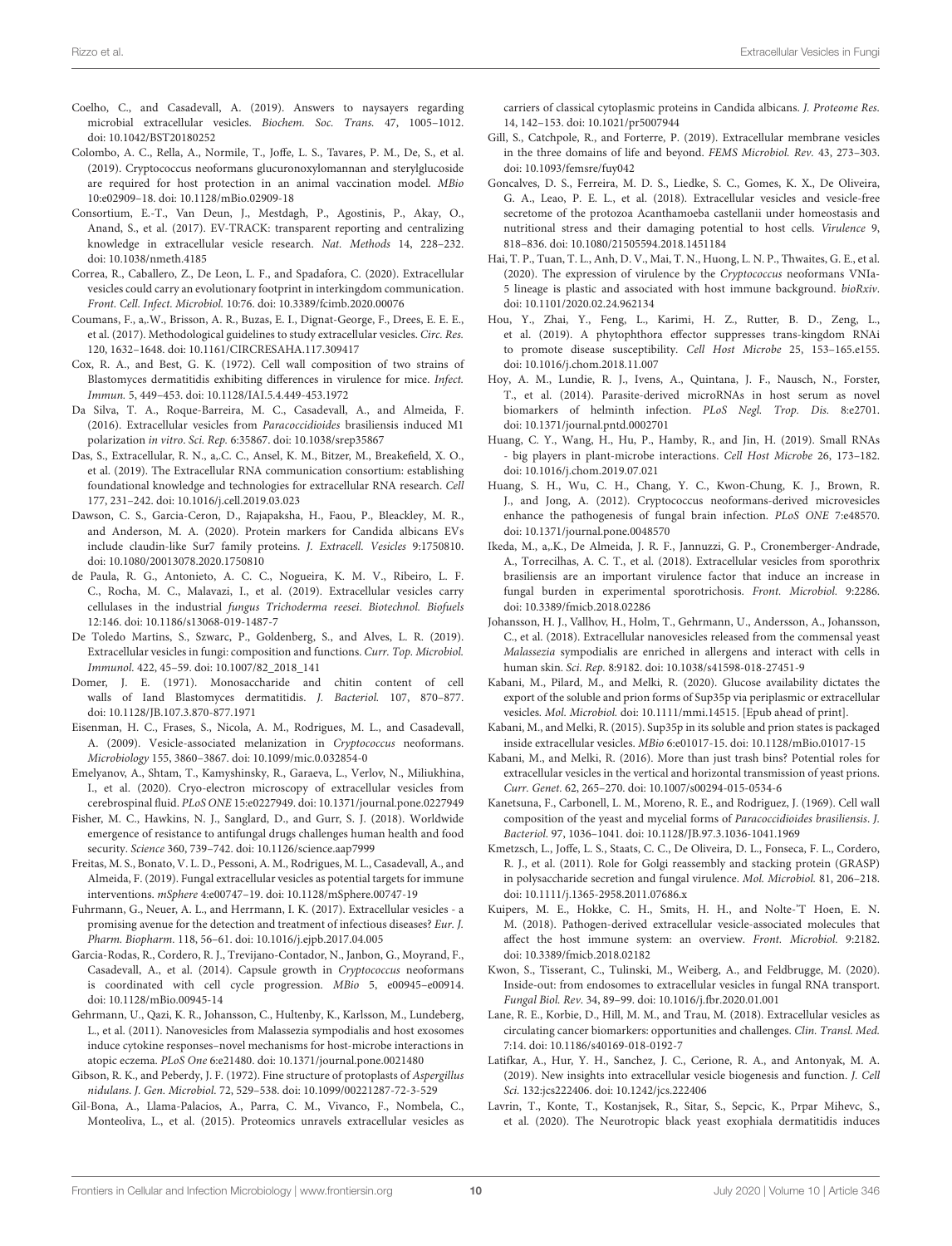neurocytotoxicity in neuroblastoma cells and progressive cell death. Cells 9:963. doi: [10.3390/cells9040963](https://doi.org/10.3390/cells9040963)

- <span id="page-11-4"></span>Leone, F., Bellani, L., Muccifora, S., Giorgetti, L., Bongioanni, P., Simili, M., et al. (2017). Analysis of extracellular vesicles produced in the biofilm by the dimorphic yeast Pichia fermentans. J. Cell Physiol. 233, 2759–2767. doi: [10.1002/jcp.25885](https://doi.org/10.1002/jcp.25885)
- <span id="page-11-6"></span>Liu, M., Bruni, G. O., Taylor, C. M., Zhang, Z., and Wang, P. (2018). Comparative genome-wide analysis of extracellular small RNAs from the mucormycosis pathogen Rhizopus delemar. Sci. Rep. [8:5243. doi: 10.1038/s41598-018-](https://doi.org/10.1038/s41598-018-23611-z) 23611-z
- <span id="page-11-0"></span>Maas, S. L. N., Breakefield, X. O., and Weaver, A. M. (2017). Extracellular vesicles: unique intercellular delivery vehicles. Trends Cell Biol. 27, 172–188. doi: [10.1016/j.tcb.2016.11.003](https://doi.org/10.1016/j.tcb.2016.11.003)
- <span id="page-11-25"></span>Margolis, L., and Sadovsky, Y. (2019). The biology of extracellular vesicles: the known unknowns. PLoS Biol. [17:e3000363. doi: 10.1371/journal.pbio.](https://doi.org/10.1371/journal.pbio.3000363) 3000363
- <span id="page-11-27"></span>Mateescu, B., Kowal, E. J., Van Balkom, B. W., Bartel, S., Bhattacharyya, S. N., Buzas, E. I., et al. (2017). Obstacles and opportunities in the functional analysis of extracellular vesicle RNA - an ISEV position paper. J. Extracell Vesicles 6:1286095. doi: [10.1080/20013078.2017.1286095](https://doi.org/10.1080/20013078.2017.1286095)
- <span id="page-11-2"></span>Mathieu, M., Martin-Jaular, L., Lavieu, G., and Thery, C. (2019). Specificities of secretion and uptake of exosomes and other extracellular vesicles for cellto-cell communication. Nat. Cell Biol [21, 9–17. doi: 10.1038/s41556-018-](https://doi.org/10.1038/s41556-018-0250-9) 0250-9
- <span id="page-11-17"></span>Matos Baltazar, L., Nakayasu, E. S., Sobreira, T. J., Choi, H., Casadevall, A., Nimrichter, L., et al. (2016). Antibody binding alters the characteristics and contents of extracellular vesicles released by histoplasma capsulatum. mSphere 1:e00085–15. doi: [10.1128/mSphere.00085-15](https://doi.org/10.1128/mSphere.00085-15)
- <span id="page-11-33"></span>Mekonnen, G. G., Pearson, M., Loukas, A., and Sotillo, J. (2018). Extracellular vesicles from parasitic helminths and their potential utility as vaccines. Expert Rev. Vaccines 17, 197–205. doi: [10.1080/14760584.2018.1431125](https://doi.org/10.1080/14760584.2018.1431125)
- <span id="page-11-24"></span>Micali, C. O., Neumann, U., Grunewald, D., Panstruga, R., and O'connell, R. (2011). Biogenesis of a specialized plant-fungal interface during host cell internalization of Golovinomyces orontii haustoria. Cell. Microbiol. 13, 210–226. doi: [10.1111/j.1462-5822.2010.01530.x](https://doi.org/10.1111/j.1462-5822.2010.01530.x)
- <span id="page-11-34"></span>Nami, S., Mohammadi, R., Vakili, M., Khezripour, K., Mirzaei, H., and Morovati, H. (2019). Fungal vaccines, mechanism of actions and immunology: a comprehensive review. Biomed. Pharmacother. 109, 333–344. doi: [10.1016/j.biopha.2018.10.075](https://doi.org/10.1016/j.biopha.2018.10.075)
- <span id="page-11-30"></span>Noble, J. M., Roberts, L. M., Vidavsky, N., Chiou, A. E., Fischbach, C., Paszek, M. J., et al. (2020). Direct comparison of optical and electron microscopy methods for structural characterization of extracellular vesicles. J. Struct. Biol. 210, 107474. doi: [10.1016/j.jsb.2020.107474](https://doi.org/10.1016/j.jsb.2020.107474)
- <span id="page-11-20"></span>Oliveira, D. L., Freire-De-Lima, C. G., Nosanchuk, J. D., Casadevall, A., Rodrigues, M. L., and Nimrichter, L. (2010a). Extracellular vesicles from Cryptococcus neoformans modulate macrophage functions. Infect. Immun. 78, 1601–1609. doi: [10.1128/IAI.01171-09](https://doi.org/10.1128/IAI.01171-09)
- <span id="page-11-11"></span>Oliveira, D. L., Nakayasu, E. S., Joffe, L. S., Guimaraes, A. J., Sobreira, T. J., Nosanchuk, J. D., et al. (2010b). Characterization of yeast extracellular vesicles: evidence for the participation of different pathways of cellular traffic in vesicle biogenesis. PLoS One [5:e11113. doi: 10.1371/journal.pone.](https://doi.org/10.1371/journal.pone.0011113) 0011113
- <span id="page-11-28"></span>Oliveira, D. L., Nimrichter, L., Miranda, K., Frases, S., Faull, K. F., Casadevall, A., et al. (2009). Cryptococcus neoformans cryoultramicrotomy and vesicle fractionation reveals an intimate association between membrane lipids and glucuronoxylomannan. Fungal Genet. Biol. 46, 956–963. doi: [10.1016/j.fgb.2009.09.001](https://doi.org/10.1016/j.fgb.2009.09.001)
- <span id="page-11-9"></span>Oliveira, D. L., Rizzo, J., Joffe, L. S., Godinho, R. M., and Rodrigues, M. L. (2013). Where do they come from and where do they go: candidates for regulating extracellular vesicle formation in fungi. Int. J. Mol. Sci. 14, 9581–9603. doi: [10.3390/ijms14059581](https://doi.org/10.3390/ijms14059581)
- <span id="page-11-3"></span>Osumi, M. (1998). The ultrastructure of yeast: cell wall structure and formation. Micron 29, 207–233. doi: [10.1016/S0968-4328\(97\)00072-3](https://doi.org/10.1016/S0968-4328(97)00072-3)
- <span id="page-11-1"></span>Palacios, A., Coelho, C., Maryam, M., Luque-García, J. L., Casadevall, A., and Prados-Rosales, R. (2020). "Biogenesis and function of extracellular vesicles in gram-positive bacteria, mycobacteria, and fungi," in Bacterial Membrane Vesicles Biogenesis, Functions and Applications, ed M. A. K. Kaparakis-Liaskos (Cham: Springer), 47–74.
- <span id="page-11-10"></span>Panepinto, J., Komperda, K., Frases, S., Park, Y. D., Djordjevic, J. T., Casadevall, A., et al. (2009). Sec6-dependent sorting of fungal extracellular exosomes and laccase of Cryptococcus neoformans. Mol. Microbiol. 71, 1165–1176. doi: [10.1111/j.1365-2958.2008.06588.x](https://doi.org/10.1111/j.1365-2958.2008.06588.x)
- <span id="page-11-13"></span>Park, Y. D., Chen, S. H., Camacho, E., Casadevall, A., and Williamson, P. R. (2020). Role of the ESCRT pathway in laccase trafficking and virulence of Cryptococcus neoformans. Infect. Immun. 88:IAI.00954-19. doi: [10.1128/IAI.00954-19](https://doi.org/10.1128/IAI.00954-19)
- <span id="page-11-21"></span>Peres Da Silva, R., Heiss, C., Black, I., Azadi, P., Gerlach, J. Q., Travassos, L. R., et al. (2015a). Extracellular vesicles from Paracoccidioides pathogenic species transport polysaccharide and expose ligands for DC-SIGN receptors. Sci. Rep. 5:14213. doi: [10.1038/srep14213](https://doi.org/10.1038/srep14213)
- <span id="page-11-5"></span>Peres Da Silva, R., Longo, L. G. V., Cunha, J., Sobreira, T. J. P., Rodrigues, M. L., Faoro, H., et al. (2019). Comparison of the RNA content of extracellular vesicles derived from Paracoccidioides brasiliensis and Paracoccidioides lutzii. Cells 8:765. doi: [10.3390/cells8070765](https://doi.org/10.3390/cells8070765)
- <span id="page-11-12"></span>Peres Da Silva, R., Martins, S. T., Rizzo, J., Dos Reis, F. C. G., Joffe, L. S., Vainstein, M., et al. (2018). Golgi Reassembly and Stacking Protein (GRASP) participates in vesicle-mediated RNA export in cryptococcus neoformans. Genes (Basel) 9:400. doi: [10.3390/genes9080400](https://doi.org/10.3390/genes9080400)
- <span id="page-11-8"></span>Peres Da Silva, R., Puccia, R., Rodrigues, M. L., Oliveira, D. L., Joffe, L. S., Cesar, G. V., et al. (2015b). Extracellular vesicle-mediated export of fungal RNA. Sci. Rep. 5:7763. doi: [10.1038/srep07763](https://doi.org/10.1038/srep07763)
- <span id="page-11-26"></span>Raposo, G., and Stahl, P. D. (2019). Extracellular vesicles: a new communication paradigm? Nat. Rev. Mol. Cell Biol. 20, 509–510. doi: [10.1038/s41580-019-0158-7](https://doi.org/10.1038/s41580-019-0158-7)
- <span id="page-11-29"></span>Rayner, S., Bruhn, S., Vallhov, H., Andersson, A., Billmyre, R. B., and Scheynius, A. (2017). Identification of small RNAs in extracellular vesicles from the commensal yeast Malassezia sympodialis. Sci. Rep. 7:39742. doi: [10.1038/srep39742](https://doi.org/10.1038/srep39742)
- <span id="page-11-22"></span>Reales-Calderon, J. A., Vaz, C., Monteoliva, L., Molero, G., and Gil, C. (2017). Candida albicans modifies the protein composition and size distribution of THP-1 macrophage-derived extracellular vesicles. J. Proteome Res. 16, 87–105. doi: [10.1021/acs.jproteome.6b00605](https://doi.org/10.1021/acs.jproteome.6b00605)
- <span id="page-11-19"></span>Regente, M., Pinedo, M., San Clemente, H., Balliau, T., Jamet, E., and De La Canal, L. (2017). Plant extracellular vesicles are incorporated by a fungal pathogen and inhibit its growth. J. Exp. Bot. 68, 5485–5495. doi: [10.1093/jxb/erx355](https://doi.org/10.1093/jxb/erx355)
- <span id="page-11-15"></span>Reis, F. C. G., Borges, B. S., Jozefowicz, L. J., Sena, B., a,.G., Garcia, A. W. A., et al. (2019). A Novel protocol for the isolation of fungal extracellular vesicles reveals the participation of a putative scramblase in polysaccharide export and capsule construction in Cryptococcus gattii. mSphere 4:e00080-19. doi: [10.1128/mSphere.00080-19](https://doi.org/10.1128/mSphere.00080-19)
- <span id="page-11-31"></span>Rhodes, J., and Fisher, M. C. (2019). Global epidemiology of emerging Candida auris. Curr. Opin. Microbiol. [52, 84–89. doi: 10.1016/j.mib.2019.](https://doi.org/10.1016/j.mib.2019.05.008) 05.008
- <span id="page-11-7"></span>Rizzo, J., Chaze, T., Miranda, K., Roberson, R. W., Gorgette, O., Nimrichter, L., et al. (2020). Characterization of extracellular vesicles produced by Aspergillus fumigatus protoplasts. bioRxiv. doi: [10.1101/2020.05.21.109926](https://doi.org/10.1101/2020.05.21.109926)
- <span id="page-11-23"></span>Rizzo, J., Albuquerque, P. C., Wolf, J. M., Nascimento, R., Pereira, M. D., Nosanchuk, J. D., et al. (2017). Analysis of multiple components involved in the interaction between Cryptococcus neoformans and Acanthamoeba castellanii. Fungal Biol. [121, 602–614. doi: 10.1016/j.funbio.2017.](https://doi.org/10.1016/j.funbio.2017.04.002) 04.002
- <span id="page-11-14"></span>Rizzo, J., Oliveira, D. L., Joffe, L. S., Hu, G., Gazos-Lopes, F., Fonseca, F. L., et al. (2014). Role of the Apt1 protein in polysaccharide secretion by Cryptococcus neoformans. Eukaryotic Cell [13, 715–726. doi: 10.1128/EC.](https://doi.org/10.1128/EC.00273-13) 00273-13
- <span id="page-11-18"></span>Robertson, E. J., Wolf, J. M., and Casadevall, A. (2012). EDTA inhibits biofilm formation, extracellular vesicular secretion, and shedding of the capsular polysaccharide glucuronoxylomannan by Cryptococcus neoformans. Appl. Environ. Microbiol. 78, 7977–7984. doi: [10.1128/AEM.01953-12](https://doi.org/10.1128/AEM.01953-12)
- <span id="page-11-16"></span>Rodrigues, J., Ramos, C. L., Frases, S., Godinho, R. M. C., Fonsecac, F. L., and Rodrigues, M. L. (2018). Lack of chitin synthase genes impacts capsular architecture and cellular physiology in Cryptococcus neoformans. Cell Surf. 2, 14–23. doi: [10.1016/j.tcsw.2018.05.002](https://doi.org/10.1016/j.tcsw.2018.05.002)
- <span id="page-11-32"></span>Rodrigues, M. L., and Albuquerque, P. C. (2018). Searching for a change: The need for increased support for public health and research on fungal diseases. PLoS Negl. Trop. Dis. [12:e0006479. doi: 10.1371/journal.pntd.](https://doi.org/10.1371/journal.pntd.0006479) 0006479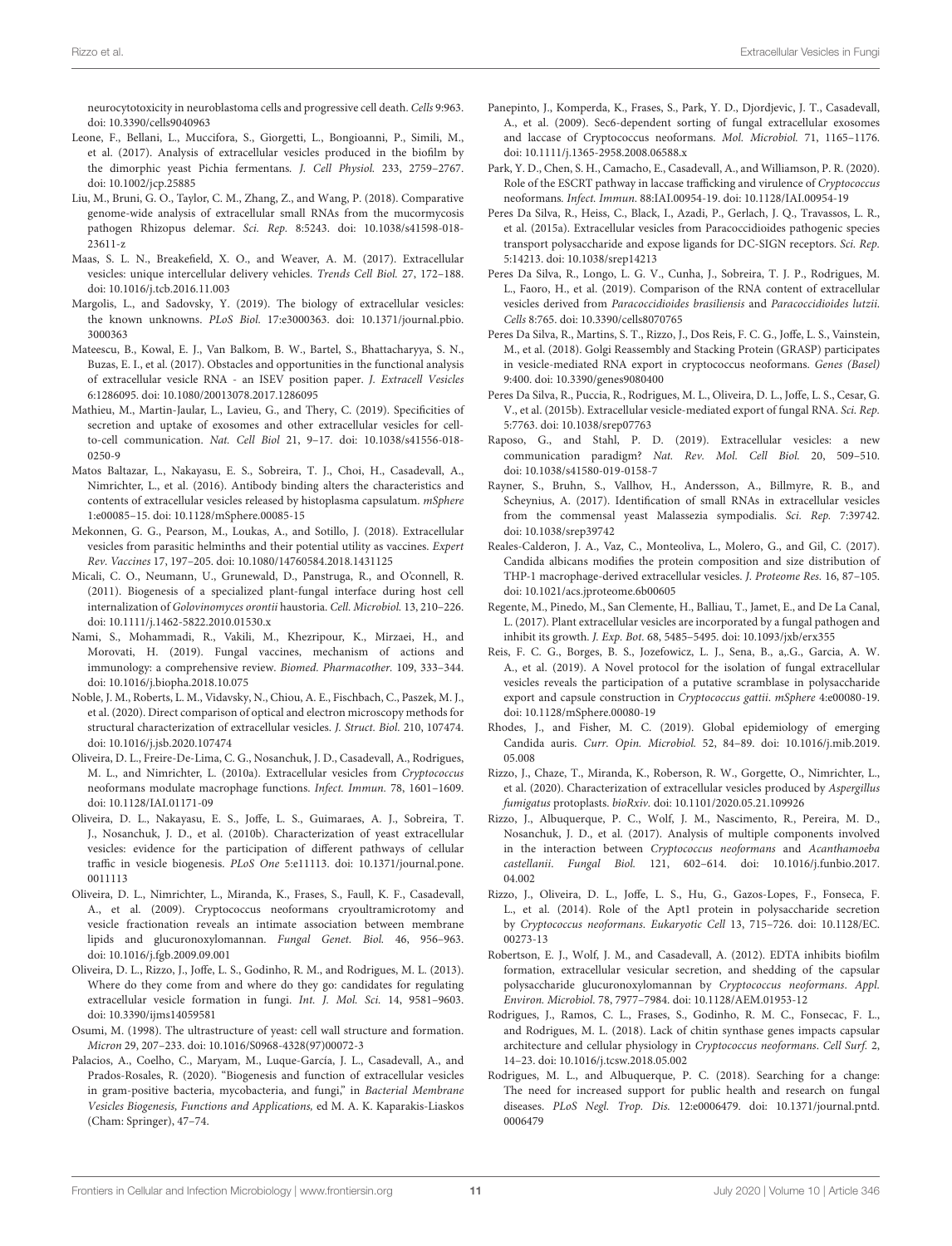- <span id="page-12-22"></span>Rodrigues, M. L., and Casadevall, A. (2018). A two-way road: novel roles [for fungal extracellular vesicles.](https://doi.org/10.1111/mmi.14095) Mol. Microbiol. 110, 11–15. doi: 10.1111/ mmi.14095
- <span id="page-12-11"></span>Rodrigues, M. L., Nakayasu, E. S., Oliveira, D. L., Nimrichter, L., Nosanchuk, J. D., Almeida, I. C., et al. (2008). Extracellular vesicles produced by Cryptococcus neoformans contain protein components associated with virulence. Eukaryotic Cell 7, 58–67. doi: [10.1128/EC.00370-07](https://doi.org/10.1128/EC.00370-07)
- <span id="page-12-4"></span>Rodrigues, M. L., Nimrichter, L., Oliveira, D. L., Frases, S., Miranda, K., Zaragoza, O., et al. (2007). Vesicular polysaccharide export in Cryptococcus neoformans is a eukaryotic solution to the problem of fungal trans-cell wall transport. Eukaryotic Cell 6, 48–59. doi: [10.1128/EC.00318-06](https://doi.org/10.1128/EC.00318-06)
- <span id="page-12-33"></span>Rodrigues, M. L., and Nosanchuk, J. D. (2020). Fungal diseases as neglected pathogens: a wake-up call to public health officials. PLoS Negl. Trop. Dis. 14:e0007964. doi: [10.1371/journal.pntd.0007964](https://doi.org/10.1371/journal.pntd.0007964)
- <span id="page-12-27"></span>Rodrigues, M. L., Oliveira, D. L., Vargas, G., Girard-Dias, W., Franzen, A. J., Frases, S., et al. (2016). Analysis of yeast extracellular vesicles. Methods Mol. Biol. 1459, 175–190. doi: [10.1007/978-1-4939-3804-9\\_12](https://doi.org/10.1007/978-1-4939-3804-9_12)
- <span id="page-12-6"></span>Rodrigues, M. L., Travassos, L. R., Miranda, K. R., Franzen, A. J., Rozental, S., De Souza, W., et al. (2000). Human antibodies against a purified glucosylceramide from Cryptococcus neoformans inhibit cell budding and fungal growth. Infect. Immun. [68, 7049–7060. doi: 10.1128/IAI.68.12.7049-](https://doi.org/10.1128/IAI.68.12.7049-7060.2000) 7060.2000
- <span id="page-12-25"></span>Roth, R., Hillmer, S., Funaya, C., Chiapello, M., Schumacher, K., Lo Presti, L., et al. (2019). Arbuscular cell invasion coincides with extracellular vesicles and membrane tubules. Nat Plants [5, 204–211. doi: 10.1038/s41477-](https://doi.org/10.1038/s41477-019-0365-4) 019-0365-4
- <span id="page-12-1"></span>Rybak, K., and Robatzek, S. (2019). Functions of extracellular vesicles in immunity and virulence. Plant Physiol. 179, 1236–1247. doi: [10.1104/pp.18.01557](https://doi.org/10.1104/pp.18.01557)
- <span id="page-12-35"></span>Schorey, J. S., and Harding, C. V. (2016). Extracellular vesicles and infectious diseases: new complexity to an old story. J. Clin. Invest. 126, 1181–1189. doi: [10.1172/JCI81132](https://doi.org/10.1172/JCI81132)
- <span id="page-12-2"></span>Shah, R., Patel, T., and Freedman, J. E. (2018). Circulating extracellular vesicles in human disease. N. Engl. J. Med. [379, 2180–2181. doi: 10.1056/NEJMra](https://doi.org/10.1056/NEJMra1704286) 1704286
- <span id="page-12-21"></span>Shopova, I. A., Belyaev, I., Dasari, P., Jahreis, S., Stroe, M. C., Cseresnyes, Z., et al. (2020). Human neutrophils produce antifungal extracellular vesicles against Aspergillus fumigatus. MBio 11:e00596–20. doi: [10.1128/mBio.00596-20](https://doi.org/10.1128/mBio.00596-20)
- <span id="page-12-9"></span>Silva, B. M., Prados-Rosales, R., Espadas-Moreno, J., Wolf, J. M., Luque-Garcia, J. L., Goncalves, T., et al. (2014). Characterization of Alternaria infectoria extracellular vesicles. Med. Mycol. [52, 202–210. doi: 10.1093/mmy/](https://doi.org/10.1093/mmy/myt003) myt003
- <span id="page-12-14"></span>Silva, V. K. A., Rodrigues, M. L., and May, R. C. (2019). Deciphering fungal extracellular vesicles: from cell biology to pathogenesis. Curr. Clin. Microbiol. Rep. 6, 89–97. doi: [10.1007/s40588-019-00128-1](https://doi.org/10.1007/s40588-019-00128-1)
- <span id="page-12-10"></span>Souza, J. A. M., Baltazar, L. M., Carregal, V. M., Gouveia-Eufrasio, L., De Oliveira, A. G., Dias, W.G., et al. (2019). Characterization of Aspergillus fumigatus extracellular vesicles and their effects on macrophages and neutrophils functions. Front. Microbiol. 10:2008. doi: [10.3389/fmicb.2019.02008](https://doi.org/10.3389/fmicb.2019.02008)
- <span id="page-12-30"></span>Srinivasan, S., Yeri, A., Cheah, P. S., Chung, A., Danielson, K., De Hoff, P., et al. (2019). Small RNA sequencing across diverse biofluids identifies optimal methods for exRNA isolation. Cell 177, 446–462.e416. doi: [10.1016/j.cell.2019.03.024](https://doi.org/10.1016/j.cell.2019.03.024)
- <span id="page-12-5"></span>Takeo, K., Uesaka, I., Uehira, K., and Nishiura, M. (1973). Fine structure of Cryptococcus neoformans grown in vitro as observed by freeze-etching. J. Bacteriol. 113, 1442–1448. doi: [10.1128/JB.113.3.1442-1448.1973](https://doi.org/10.1128/JB.113.3.1442-1448.1973)
- <span id="page-12-28"></span>Takov, K., Yellon, D. M., and Davidson, S. M. (2019). Comparison of small extracellular vesicles isolated from plasma by ultracentrifugation or sizeexclusion chromatography: yield, purity and functional potential. J. Extracell. Vesicles 8:1560809. doi: [10.1080/20013078.2018.1560809](https://doi.org/10.1080/20013078.2018.1560809)
- <span id="page-12-31"></span>Thane, K. E., Davis, A. M., and Hoffman, A. M. (2019). Improved methods for fluorescent labeling and detection of single extracellular vesicles using nanoparticle tracking analysis. Sci. Rep. 9:12295. doi: [10.1038/s41598-019-48181-6](https://doi.org/10.1038/s41598-019-48181-6)
- <span id="page-12-26"></span>Thery, C., Witwer, K. W., Aikawa, E., Alcaraz, M. J., Anderson, J. D., Andriantsitohaina, R., et al. (2018). Minimal information for studies of extracellular vesicles 2018 (MISEV2018): a position statement of the International Society for Extracellular Vesicles and update of the MISEV2014

guidelines. J. Extracell Vesicles [7:1535750. doi: 10.1080/20013078.2018.](https://doi.org/10.1080/20013078.2018.1461450) 1461450

- <span id="page-12-29"></span>Tkach, M., Kowal, J., and Thery, C. (2018). Why the need and how to approach the functional diversity of extracellular vesicles. Philos. Trans. R. Soc. Lond. B Biol. Sci. 373:20160479. doi: [10.1098/rstb.2016.0479](https://doi.org/10.1098/rstb.2016.0479)
- <span id="page-12-32"></span>Turchinovich, A., Drapkina, O., and Tonevitsky, A. (2019). Transcriptome of extracellular vesicles: state-of-the-art. Front. Immunol. 10:202. doi: [10.3389/fimmu.2019.00202](https://doi.org/10.3389/fimmu.2019.00202)
- <span id="page-12-7"></span>Vallejo, M. C., Matsuo, A. L., Ganiko, L., Medeiros, L. C., Miranda, K., Silva, L. S., et al. (2011). The pathogenic fungus Paracoccidioides brasiliensis exports extracellular vesicles containing highly immunogenic alpha-Galactosyl epitopes. Eukaryotic Cell 10, 343–351. doi: [10.1128/EC.00227-10](https://doi.org/10.1128/EC.00227-10)
- <span id="page-12-12"></span>Vallejo, M. C., Nakayasu, E. S., Longo, L. V., Ganiko, L., Lopes, F. G., Matsuo, A. L., et al. (2012a). Lipidomic analysis of extracellular vesicles from the pathogenic phase of Paracoccidioides brasiliensis. PLoS One 7:e39463. doi: [10.1371/journal.pone.0039463](https://doi.org/10.1371/journal.pone.0039463)
- <span id="page-12-13"></span>Vallejo, M. C., Nakayasu, E. S., Matsuo, A. L., Sobreira, T. J., Longo, L. V., Ganiko, L., et al. (2012b). Vesicle and vesicle-free extracellular proteome of Paracoccidioides brasiliensis: comparative analysis with other pathogenic fungi. J. Proteome Res. 11, 1676–1685. doi: [10.1021/pr200872s](https://doi.org/10.1021/pr200872s)
- <span id="page-12-24"></span>Vallhov, H., Johansson, C., Veerman, R. E., and Scheynius, A. (2020). Extracellular vesicles released from the skin commensal yeast malassezia sympodialis activate human primary keratinocytes. Front. Cell. Infect. Microbiol. 10:6. doi: [10.3389/fcimb.2020.00006](https://doi.org/10.3389/fcimb.2020.00006)
- <span id="page-12-0"></span>van Niel, G., D'angelo, G., and Raposo, G. (2018). Shedding light on the cell biology of extracellular vesicles. Nat. Rev. Mol. Cell Biol. 19, 213–228. doi: [10.1038/nrm.2017.125](https://doi.org/10.1038/nrm.2017.125)
- <span id="page-12-8"></span>Vargas, G., Rocha, J. D., Oliveira, D. L., Albuquerque, P. C., Frases, S., Santos, S. S., et al. (2015). Compositional and immunobiological analyses of extracellular vesicles released by Candida albicans. Cell. Microbiol. 17, 389–407. doi: [10.1111/cmi.12374](https://doi.org/10.1111/cmi.12374)
- <span id="page-12-23"></span>Voelz, K., Johnston, S. A., Smith, L. M., Hall, R. A., Idnurm, A., and May, R. C. (2014). 'Division of labour' in response to host oxidative burst drives a fatal Cryptococcus gattii outbreak. Nat. Commun. [5:5194. doi: 10.1038/](https://doi.org/10.1038/ncomms6194) ncomms6194
- <span id="page-12-20"></span>Walker, L., Sood, P., Lenardon, M. D., Milne, G., Olson, J., Jensen, G., et al. (2018). The viscoelastic properties of the fungal cell wall allow traffic of [ambisome as intact liposome vesicles.](https://doi.org/10.1128/mBio.02383-17) MBio 9:e02383–17. doi: 10.1128/mBio. 02383-17
- <span id="page-12-36"></span>Wang, X., Thompson, C. D., Weidenmaier, C., and Lee, J. C. (2018). Release of Staphylococcus aureus extracellular vesicles and their application as a vaccine platform. Nat. Commun. 9:1379. doi: [10.1038/s41467-018-03847-z](https://doi.org/10.1038/s41467-018-03847-z)
- <span id="page-12-34"></span>Wiklander, O. P. B., Brennan, M. A., Lotvall, J., Breakefield, X. O., and El Andaloussi, S. (2019). Advances in therapeutic applications of extracellular vesicles. Sci. Transl. Med. [11:eaav8521. doi: 10.1126/scitranslmed.](https://doi.org/10.1126/scitranslmed.aav8521) aav8521
- <span id="page-12-16"></span>Winters, C. M., Hong-Brown, L. Q., and Chiang, H. L. (2020). Intracellular vesicle clusters are organelles that synthesize extracellular vesicle-associated cargo proteins in yeast. J. Biol. Chem. [295, 2650–2663. doi: 10.1074/jbc.RA119.](https://doi.org/10.1074/jbc.RA119.008612) 008612
- <span id="page-12-18"></span>Wolf, J. M., and Casadevall, A. (2014). Challenges posed by extracellular vesicles from eukaryotic microbes. Curr. Opin. Microbiol. 22, 73–78. doi: [10.1016/j.mib.2014.09.012](https://doi.org/10.1016/j.mib.2014.09.012)
- <span id="page-12-15"></span>Wolf, J. M., Espadas, J., Luque-Garcia, J., Reynolds, T., and Casadevall, A. (2015). Lipid biosynthetic genes affect candida albicans extracellular vesicle morphology, cargo, and immunostimulatory properties. Eukaryotic Cell 14, 745–754. doi: [10.1128/EC.00054-15](https://doi.org/10.1128/EC.00054-15)
- <span id="page-12-19"></span>Wolf, J. M., Espadas-Moreno, J., Luque-Garcia, J. L., and Casadevall, A. (2014). Interaction of Cryptococcus neoformans extracellular vesicles with the cell wall. Eukaryotic Cell 13, 1484–1493. doi: [10.1128/EC.00111-14](https://doi.org/10.1128/EC.00111-14)
- <span id="page-12-17"></span>Wolf, J. M., Rivera, J., and Casadevall, A. (2012). Serum albumin disrupts Cryptococcus neoformans and Bacillus anthracis extracellular vesicles. Cell. Microbiol. 14, 762–773. doi: [10.1111/j.1462-5822.2012.01757.x](https://doi.org/10.1111/j.1462-5822.2012.01757.x)
- <span id="page-12-3"></span>Xu, R., Rai, A., Chen, M., Suwakulsiri, W., Greening, D. W., and Simpson, R. J. (2018). Extracellular vesicles in cancer - implications for future improvements in cancer care. Nat. Rev. Clin. Oncol. 15, 617–638. doi: [10.1038/s41571-018-0036-9](https://doi.org/10.1038/s41571-018-0036-9)